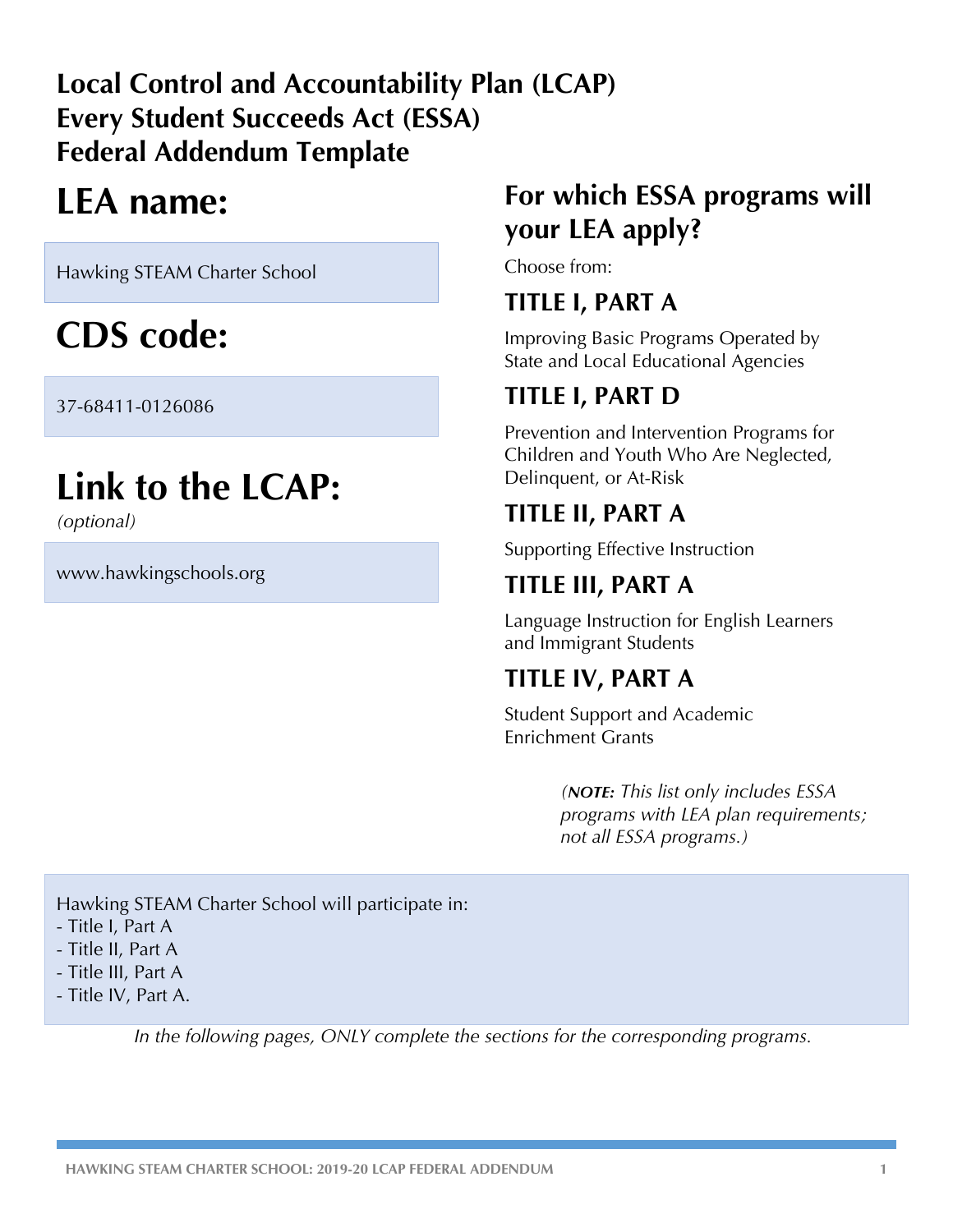# **Instructions**

The LCAP Federal Addendum is meant to supplement the LCAP to ensure that eligible LEAs have the opportunity to meet the Local Educational Agency (LEA) Plan provisions of the ESSA.

**The LCAP Federal Addendum Template must be completed and submitted to the California Department of Education (CDE) to apply for ESSA funding.** LEAs are encouraged to review the LCAP Federal Addendum annually with their LCAP, as ESSA funding should be considered in yearly strategic planning.

**The LEA must address the Strategy and Alignment prompts provided on the following page.** 

**Each provision for each program must be addressed,** unless the provision is not applicable to the LEA.

In addressing these provisions, LEAs must provide a narrative that addresses the provision **within the LCAP Federal Addendum Template.**

Under State Priority Alignment, state priority numbers are provided to demonstrate where an ESSA provision aligns with state priorities. This is meant to assist LEAs in determining where ESSA provisions may already be addressed in the LEA's LCAP, as it demonstrates the LEA's efforts to support the state priorities.

### The CDE emphasizes that **the LCAP Federal Addendum should not drive LCAP**

**development.** ESSA funds are supplemental to state funds, just as the LCAP Federal Addendum supplements your LCAP. LEAs are encouraged to integrate their ESSA funds into

their LCAP development as much as possible to promote strategic planning of all resources; however, this is not a requirement. In reviewing the LCAP Federal Addendum, staff will evaluate the LEA's responses to the ESSA plan provisions. There is no standard length for the responses. LEAs will be asked to clarify insufficient responses during the review process.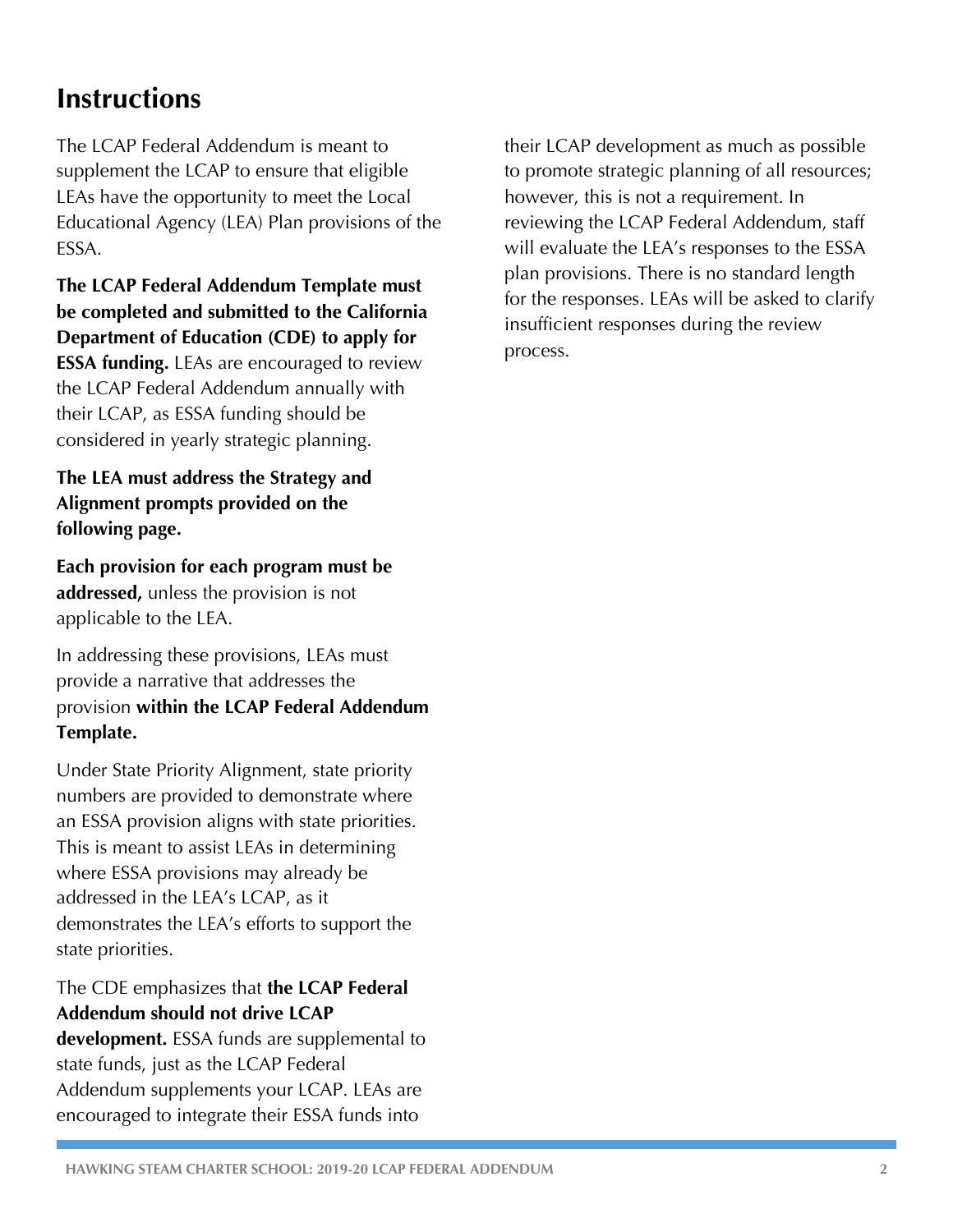California's ESSA State Plan significantly shifts the state's approach to the utilization of federal resources in support of underserved student groups. This LCAP Federal Addendum provides LEAs with the opportunity to document their approach to maximizing the impact of federal investments in support of underserved students.

The implementation of ESSA in California presents an opportunity for LEAs to innovate with their federally funded programs and align them with the priority goals they are realizing under the state's Local Control Funding Formula (LCFF).

LCFF provides LEAs flexibility to design programs and provide services that meet the needs of students in order to achieve readiness for college, career, and lifelong learning. The LCAP planning process supports continuous cycles of action, reflection, and improvement.

Please respond to the prompts below, and in the pages that follow, to describe the LEA's plan for making the best use of federal ESEA resources in alignment with other federal, state, and local programs as described in the LEA's LCAP.

# **Strategy**

Explain the LEA's strategy for using federal funds to supplement and enhance local priorities or initiatives funded with state funds, as reflected in the LEA's LCAP. This shall include describing the rationale/evidence for the selected use(s) of federal funds within the context of the LEA's broader strategy reflected in the LCAP.

Hawking STEAM Charter School is a direct-funded charter school. In April 2017, it received approval from SUHSD for 5-year charter renewal. In the 2018-19 school year, the two charter schools merged as one (formerly Hawking 1 and Hawking 2) charter school across two school sites (referred in this LCAP as site #1, and site #2).

Hawking STEAM Charter School currently serves 988 students in grades TK-7. Our student demographics include: 93% Hispanic, 3% White, 2% 2+ Races, 1% African- American, and 1% Filipino, of which 62% qualify for Free/Reduced Lunch; 64% are Socio-economically Disadvantaged, 34% are English Language Learners, and 9% are Students with Disabilities (SWD).

### **MISSION**

Hawking STEAM Charter School prepares students for college- and career- readiness through an integrated STEAM curriculum (science, technology, engineering, the arts, and math), project-based learning, and social-emotional awareness.

### **VISION**

Hawking STEAM Charter School's vision is to ensure that TK-12 grade students are engaged in discovery, exploration, and problem-solving through rigorous Project Based Learning activities driven by the Common Core State Standards to gain knowledge in the STEAM subjects of science, technology, engineering, the arts, and math. We strive to develop our students' academic, social, and emotional knowledge so they may engage in public discussions, presentations and pursue STEAM-focused careers.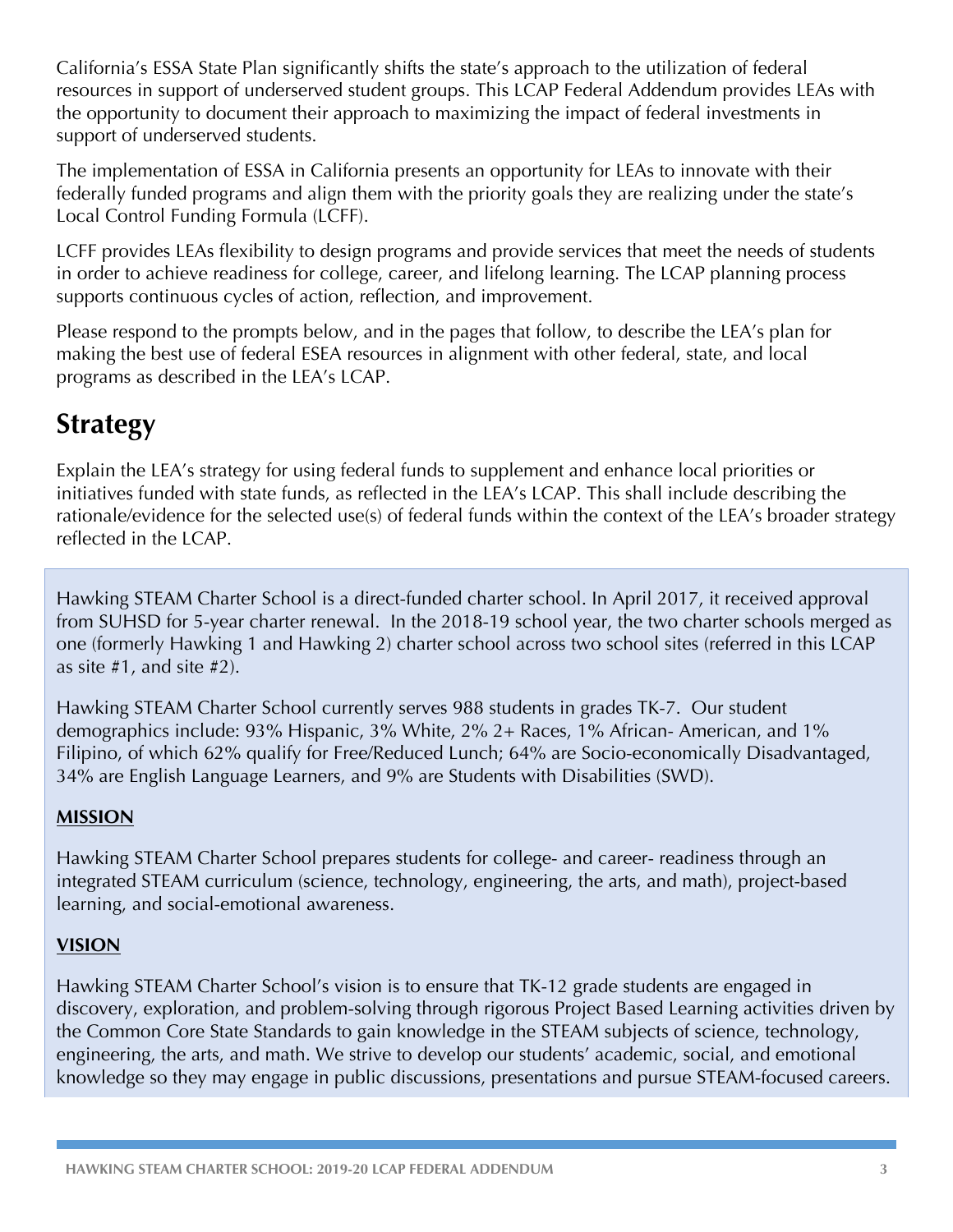As a recent recipient of the SUMS Grant, Hawking STEAM Charter School MTSS Leadership Team has received extensive professional learning/development from the San Diego County Office of Education (SDCOE) this academic school year on the Multi-tiered System of Support (MTSS). MTSS provides a basis for the understanding of how educators can work together to ensure equitable access and opportunity for all students to achieve the Common Core State Standards (CCSS). MTSS is an integrated, comprehensive framework that focuses on CCSS, core instruction, differentiated learning, studentcentered learning, individualized student needs and the alignment of systems necessary for all students' academic, behavioral, and social success. MTSS offers the potential to create needed systematic change through intentional design and redesign of services and supports that quickly identify and match the needs of all students.

The 2019-20 school year will serve as the school's initial year of implementation of MTSS schoolwide. As such and based on our school's recent charter renewal, feedback from stakeholders, CA School Dashboard, an analysis of multiple forms of data, our LCAP Goals have been revised, as follows:

- Goal #1: Provide a rigorous standards-aligned STEAM integrated, and project-based instructional program to ensure all students are College and Career Ready (CCR).

- Goal #2: Implement a schoolwide Multi-tiered System of Supports (MTSS) utilizing multiple forms of data to identify the academic, social-emotional and/or behavioral needs of our students; inform instructional decisions and improve academic outcomes for all students (schoolwide & student groups). Continue to use data to support professional learning for all educators, paraprofessionals and the Leadership Team.

- Goal #3: Engage parents, families, and members of the community as partners through education to support student academic achievement and provide a safe, supportive, welcoming, inclusive, and positive learning environment.

MTSS is a systemic, continuous-improvement framework in which data-based problem solving and decision-making is practiced across all levels of the school's system for supporting students. This comprehensive framework focuses on the Common Core Sate Standards, core instruction, differentiated learning, student-centered learning, individualized student needs, and the alignment of systems necessary for all students' academic, behavioral and social success.

The intentional design and redesign of integrated and aligned services and supports is a key component of MTSS. That alignment supports the efficient alignment of state and federal resources to support those services.

Hawking STEAM Charter School is integrating the requirements of the School Plan for Student Achievement (SPSA) into their Local Control and Accountability Plan (LCAP) per AB 716. In this way, all actions, services, metrics, accountability, and funding will be included in one document, to better illustrate the degree to which the charter maintains its focus on the school's mission, vision and goals. The LCAP process, including stakeholder engagement, is the primary planning tool for the charter as they leverage resources, both state and federal, to meet their goals and improve student outcomes.

In addition to Dashboard and CAASPP data, Hawking STEAM Charter School uses surveys, school climate data, and interim assessments to complete the annual needs assessment, monitor student progress and modify instruction and intervention if needed. The interim assessments to complete the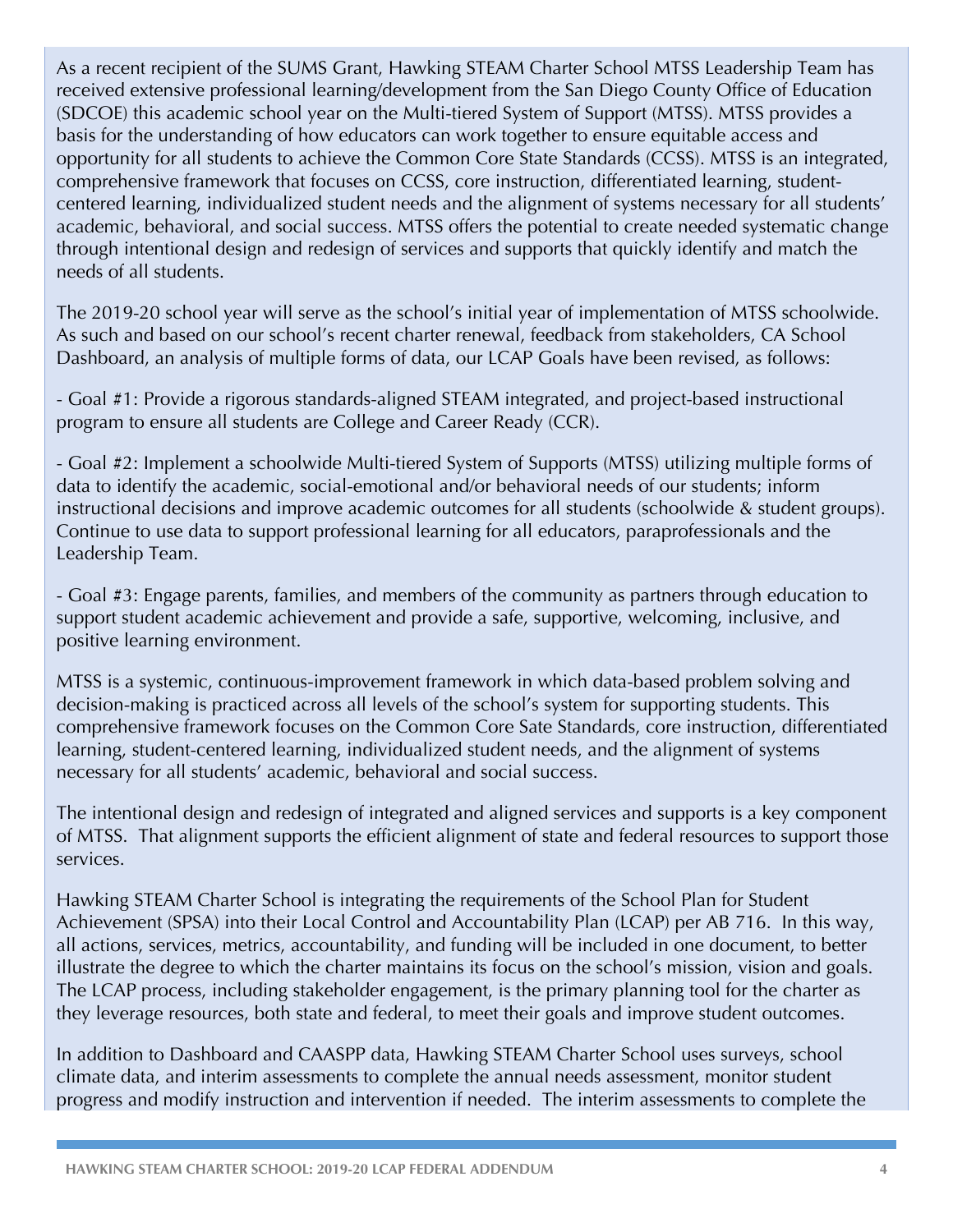annual needs assessment, monitor student progress and modify instruction and intervention if needed. The interim assessments include:

- NWEA MAP ELA & Math: 3 times/year

- Achieve 3000/Smarty Ants
- Publisher assessments

This data is shared through ELAC, SSC, board meetings and staff meetings to give all stakeholders information into the effectiveness of state and federal funded programs in addressing areas of need.

The data on the Fall 2018 California School Dashboard revealed that the school was in the "Yellow" Performance Category for Chronic Absenteeism, ELA and Math.

During the school year SSC, ELAC, and School Leadership Council will provide input/feedback on the LCAP Actions/services and monitor annual measurable outcomes. This is an opportunity for parents and community members to provide input on student programs and the allocation of Title Funds.

Hawking STEAM Charter School will continue to adhere to the requirements of AB716, and the school's LCAP will serve as its School Plan for Student Achievement (SPSA).

# **Alignment**

Describe the efforts that the LEA will take to align use of federal funds with activities funded by state and local funds and, as applicable, across different federal grant programs.

Hawking STEAM Charter School serves as an educational laboratory to students in grades TK-12, through a rigorous and enriching STEAM educational program that incorporates Science across all subjects, in a Project-based Learning environment, that differs from the traditional public school instructional setting.

- **SCIENCE**: Our Next Generation Science Standards ("NGSS") Science curriculum provides our students with hands-on exploration including a realia-based language acquisition program; that builds on a student's natural curiosity. Our charter school has adopted Seeds of Science, TCI Science, and KnowAtom as our NGSS core curriculum and these have been budgeted for each classroom to ensure that students have access to science- enriched curriculum and instructional materials needed throughout the year.

- **TECHNOLOGY:** Starting with kindergarten, our charter school has implemented a one-to-one student to device ratio. Students in kindergarten through second-grade use iPads to facilitate their learning; and students in grades three and above use netbooks. In addition, we maintain additional technological devices so that students can use and become familiar with different technology platforms, including Mac and Microsoft Windows operating systems. Our blended model includes the use of programs such as Khan Academy, Zearn Mathematics, Learning A to Z, Brain Pop, and various teacher selected iPad and Google applications that extend learning beyond the classroom. In addition, our students are learning to Code using the Codeable application along with Khan Academy. The main arguments behind the push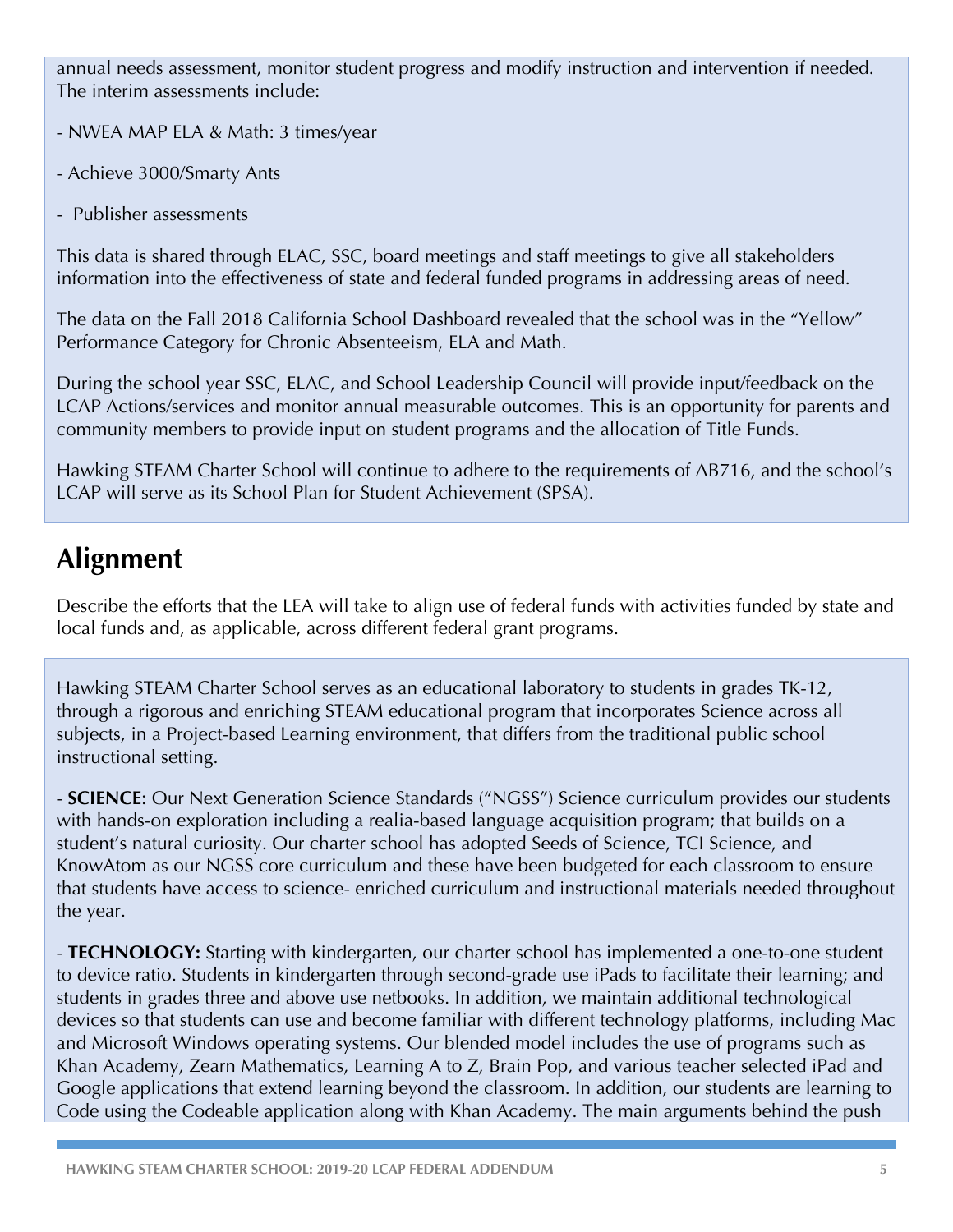for students to learn to code usually center on preparing students for future jobs. There is a skill shortage in the computer science industry, which determines skilled job seekers can walk into lucrative contracts. This trend is predicted to rise. The other aspect to the usual argument is that even students who do not work in the technology industry will also benefit throughout their life and careers by learning computer science, as all industries now involve some component of programming.

- **ENGINEERING:** Engineering is embedded in the NGSS standards and in our adopted science curriculum. Teachers and students have access to an abundance of building materials that can be used with the various engineering state standards. In addition, our charter school has partnered with International Bridge Technologies, Inc., a civil engineering company in San Diego that has volunteered to present to our students about what engineering is and its applicability in the 'real-world.'

**- THE ARTS:** The arts are integrated throughout the day across all subjects. It is most evident in our biannual expos where students display their artwork, and parents and members of the community attend the event. Students' innate levels of creativity are heightened by the expectation that they must deliver high-quality products for the expos and individual student-led conferences.

- **MATH:** Hawking STEAM Charter School students think like mathematicians. The math curriculum is aligned with the Common Core State Standards, which emphasize deeper learning, critical thinking, and conceptual

#### Example 1:

- All students at Hawking STEAM Charter School benefit from instruction by an appropriately credentialed and assigned classroom teachers, guided by the Executive Director. (LCFF Base)

 - Additional academic support is provided through the MTSS framework by (2) Instructional Coaches who facilitate Professional Development and provide teachers with instructional coaching, through classroom observations, and feedback, that will be ongoing throughout the school year. Our students will receive additional academic support from the Instructional Aides, during the instructional day and after-school. The Math Interventionists (2) (Title I) will provide academic support for students who are struggling academically to improve student outcomes. In addition, our students access the following intervention materials: Achieve 3000/Smarty Ants (Title I); Raz Kids, Learning A-Z & Zearn Math.

#### Example 2:

Hawking STEAM Charter School provides a robust evidence-based Professional Development: PBIS (SDCOE), ELD Standards, Restorative Practices, AVID, Wit & Wisdom, Eureka Math, Project-based Learning.

Teachers and the administrative team were provided with opportunities to improve their professional practice through attendance at conferences and workshops aligned to charter priorities, such as CCSA Conference, CAASPP Conference,

Hawking STEAM Charter School also supports its teachers with Teacher Induction Program costs (Title II) to build capacity for teachers and opportunities to develop meaningful teacher leadership.

The engagement of stakeholders is critical to the charter's decisions regarding expenditures of LCFF and federal funds. This process includes teachers, Special Education teachers, EL specialist,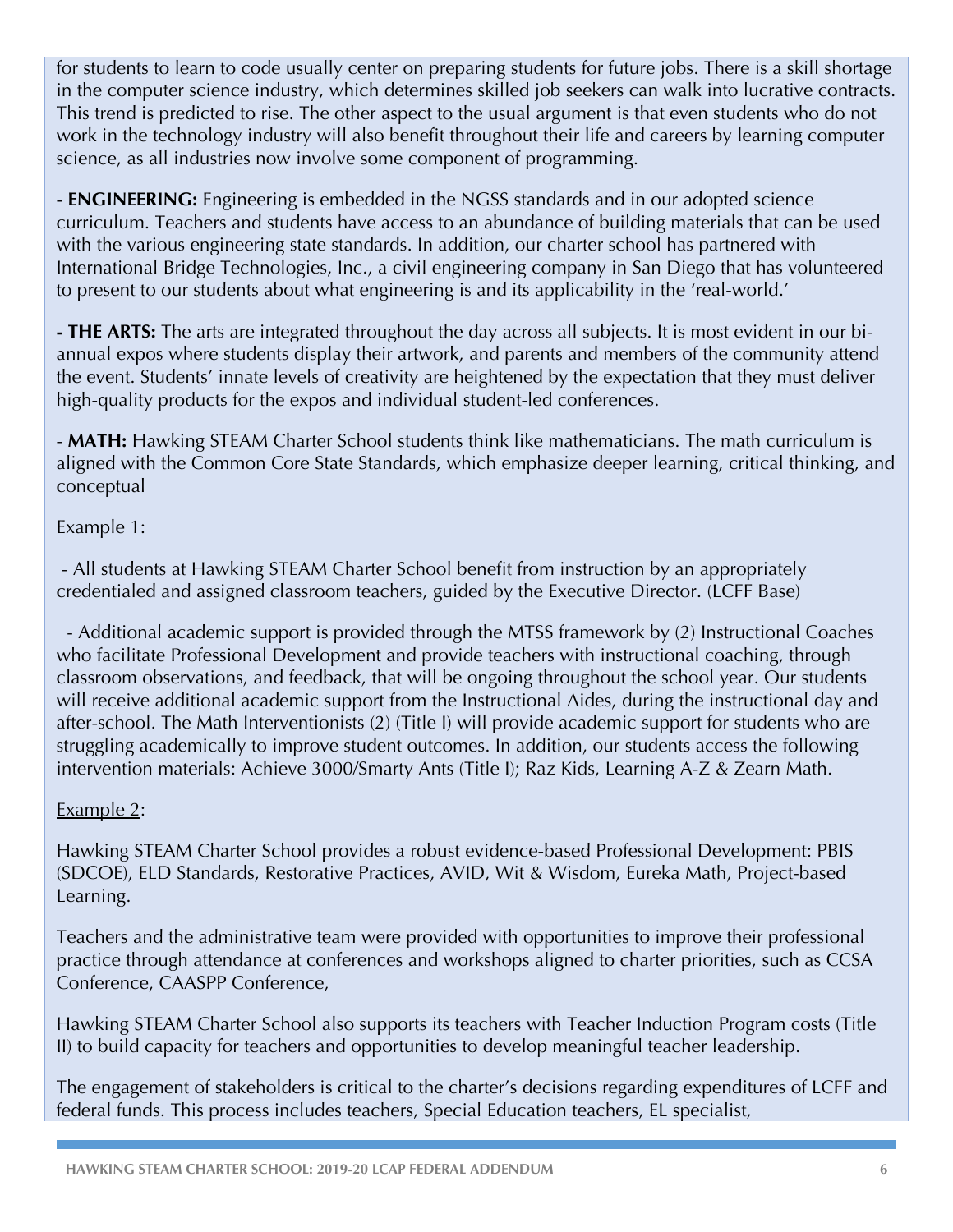Paraprofessionals, students, parents, community and Board members in the data analysis, in developing growth targets, and in reflecting on what is working and where further support is needed. Resource allocation is aligned and maximized to meet the needs of students. The LCAP stakeholder engagement process is combined with input from ELAC and SSC, as well as survey results to ensure all voices are heard.

Results of the engagement process and information about priorities and services are shared with stakeholders through LCAP updates at Charter Board Meetings, regularly scheduled meetings with the Principal, and two assemblies attended by staff, parents and students.

As part of the school's data-driven culture, the California School Dashboard provides a starting point for data analysis. The Dashboard results are augmented by an extensive group of local, interim, formative and benchmark assessments that provide real-time feedback on student learning. These additional assessments include:

- NWEA MAP ELA & Math: 3 times/year
- Achieve 3000/Smarty Ants
- Publisher assessments

Per AB716, both state and federal funds are included within the LCAP, which also serves as the SPSA. The school uses the LCAP process of stakeholder engagement and continuous improvement to ensure alignment of goals, actions and funding sources, both state and federal, to most efficiently and effectively serve the needs of the students.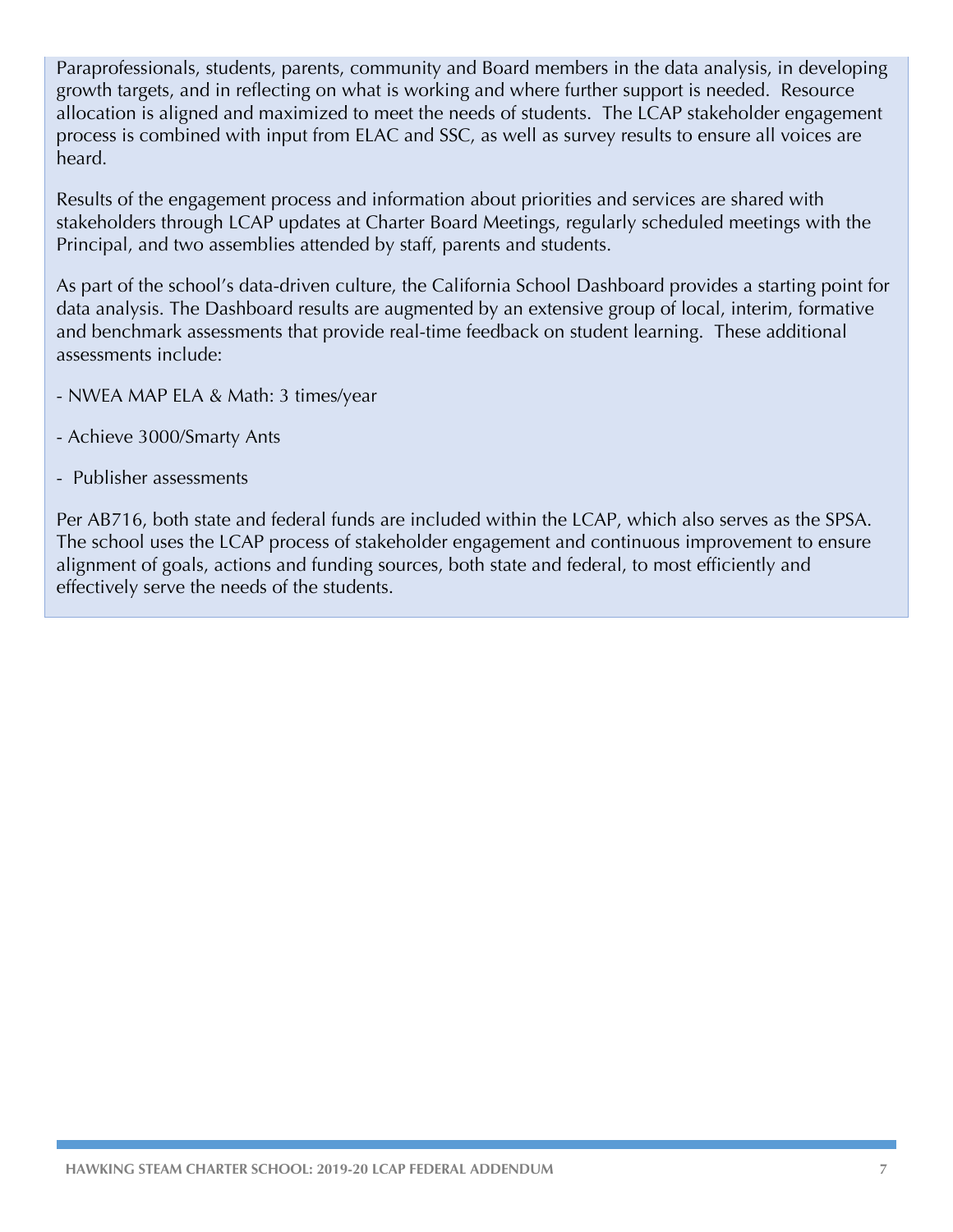# **ESSA Provisions Addressed Within the LCAP**

Within the LCAP an LEA is required to describe its goals, and the specific actions to achieve those goals, for each of the LCFF state priorities. In an approvable LCAP it will be apparent from the descriptions of the goals, actions, and services how an LEA is acting to address the following ESSA provisions through the aligned LCFF state priorities and/or the state accountability system.

# **TITLE I, PART A**

## **Monitoring Student Progress Towards Meeting Challenging State Academic Standards**

| <b>ESSA SECTION</b> | <b>STATE PRIORITY ALIGNMENT</b>       |
|---------------------|---------------------------------------|
| $1112(b)(1) (A-D)$  | $\vert 1, 2, 4, 7, 8$ (as applicable) |

Describe how the LEA will monitor students' progress in meeting the challenging state academic standards by:

- (A) developing and implementing a well-rounded program of instruction to meet the academic needs of all students;
- (B) identifying students who may be at risk for academic failure;
- (C) providing additional educational assistance to individual students the LEA or school determines need help in meeting the challenging State academic standards; and
- (D) identifying and implementing instructional and other strategies intended to strengthen academic programs and improve school conditions for student learning.

### **Overuse in Discipline Practices that Remove Students from the Classroom**

| <b>ESSA SECTION</b> | <b>STATE PRIORITY ALIGNMENT</b> |
|---------------------|---------------------------------|
| 1112(b)(11)         | 6 (as applicable)               |

Describe how the LEA will support efforts to reduce the overuse of discipline practices that remove students from the classroom, which may include identifying and supporting schools with high rates of discipline, disaggregated by each of the student groups, as defined in Section 1111(c)(2).

### **Career Technical and Work-based Opportunities**

| <b>ESSA SECTION</b> | <b>STATE PRIORITY ALIGNMENT</b> |
|---------------------|---------------------------------|
| $1112(b)(12)(A-B)$  | (as applicable)                 |

If determined appropriate by the LEA, describe how such agency will support programs that coordinate and integrate:

(A) academic and career and technical education content through coordinated instructional strategies, that may incorporate experiential learning opportunities and promote skills attainment important to in-demand occupations or industries in the State; and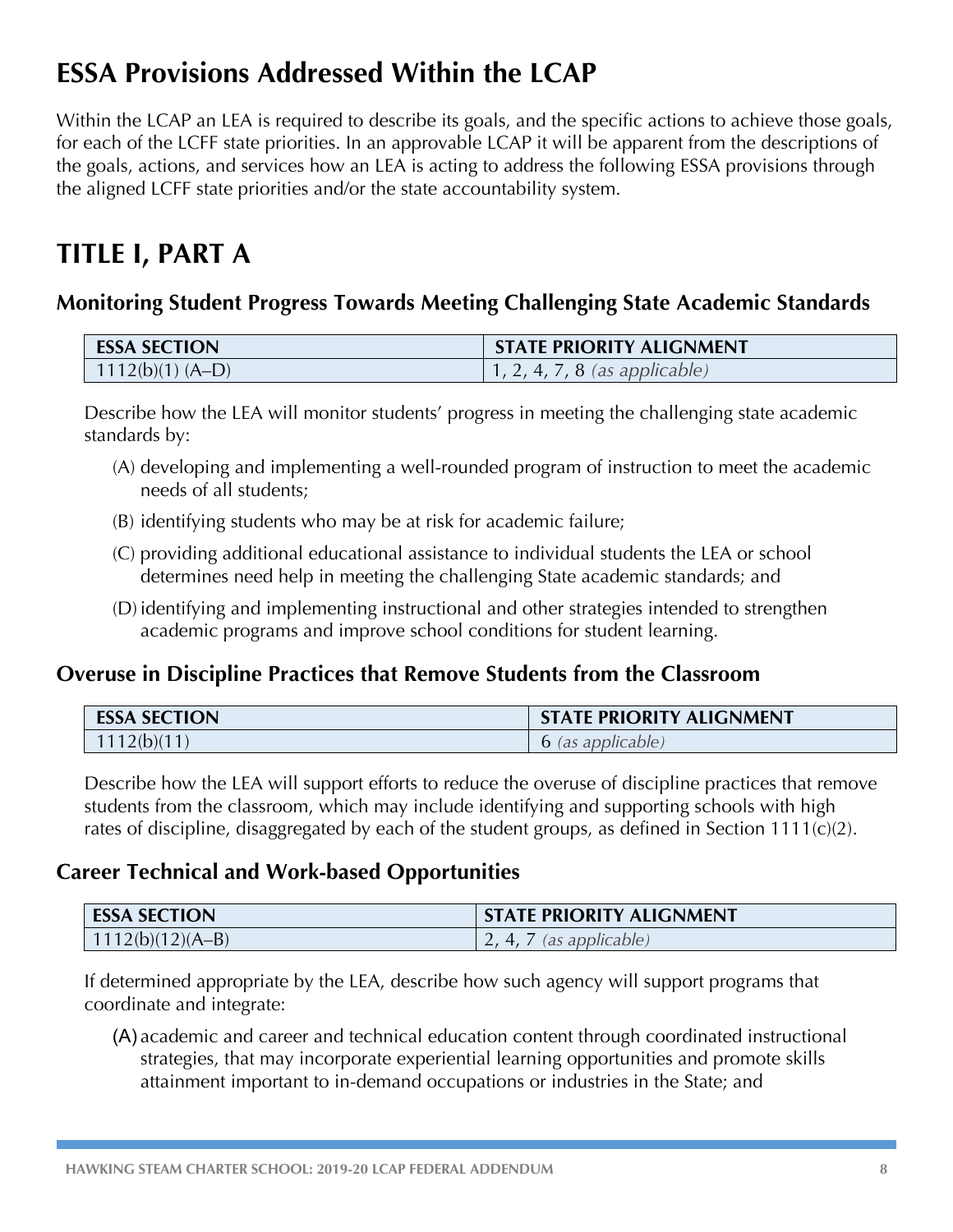(B) work-based learning opportunities that provide students in-depth interaction with industry professionals and, if appropriate, academic credit.

# **TITLE II, PART A**

### **Title II, Part A Activities**

| <b>ESSA SECTION</b> | <b>STATE PRIORITY ALIGNMENT</b> |
|---------------------|---------------------------------|
| 2102(b)(2)(A)       | . 4 (as applicable)             |

Provide a description of the activities to be carried out by the LEA under this Section and how these activities will be aligned with challenging State academic standards.

# **TITLE III, PART A**

#### **Parent, Family, and Community Engagement**

| <b>ESSA SECTION</b> | <b>STATE PRIORITY ALIGNMENT</b> |
|---------------------|---------------------------------|
| 3116(b)(3)          | , 6 (as applicable)             |

Describe how the eligible entity will promote parent, family, and community engagement in the education of English learners.

# **ESSA Provisions Addressed in the Consolidated Application and Reporting System**

An LEA addresses the following ESSA provision as part of completing annual reporting through the Consolidated Application and Reporting System (CARS).

# **TITLE I, PART A**

### **Poverty Criteria**

| <b>ESSA SECTION</b> | <b>STATE PRIORITY ALIGNMENT</b> |
|---------------------|---------------------------------|
| 1112(b)(4)          | N/A                             |

Describe the poverty criteria that will be used to select school attendance areas under Section 1113.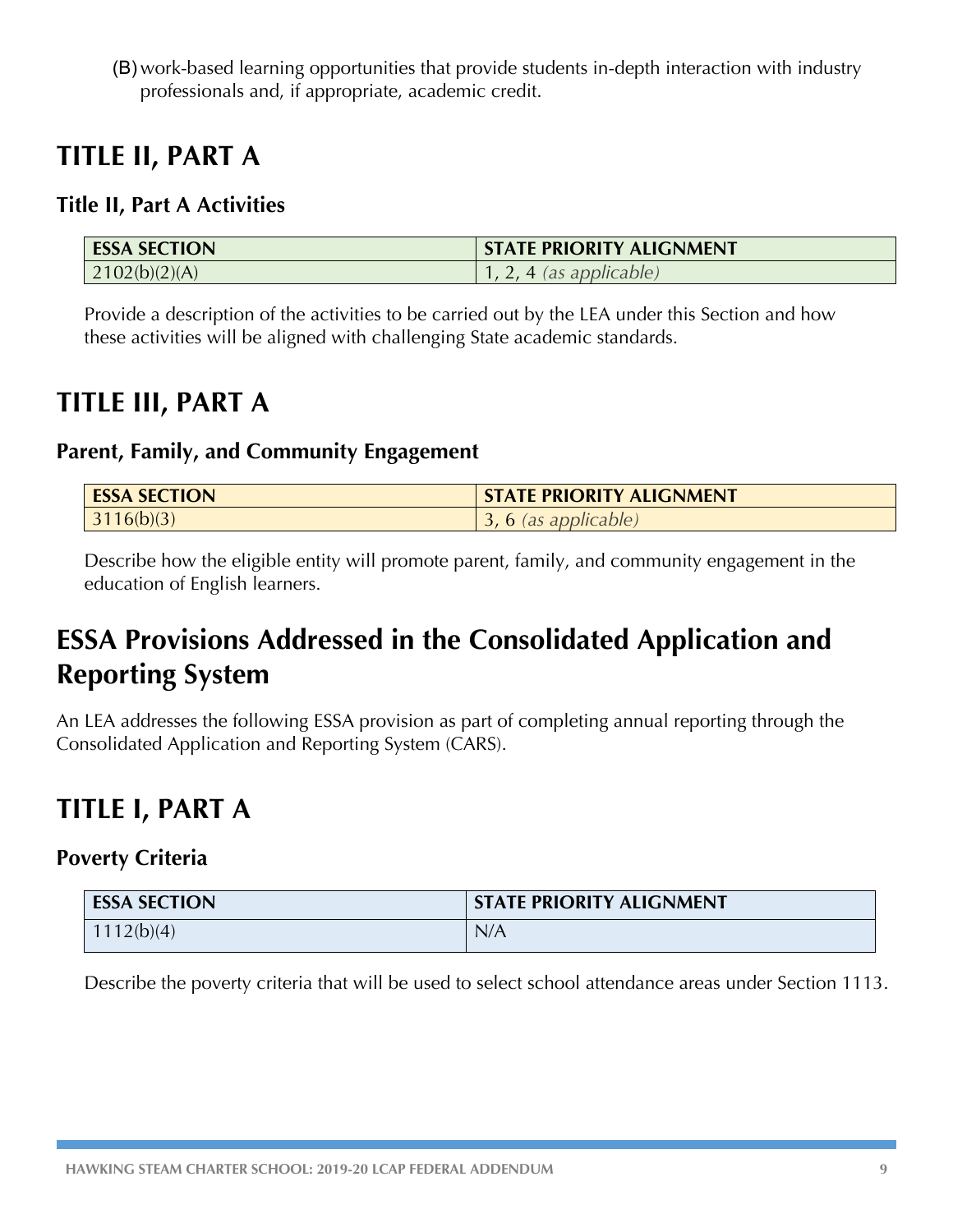# **ESSA Provisions Not Addressed in the LCAP**

For the majority of LEAs the ESSA provisions on the following pages do not align with state priorities. **Each provision for each program provided on the following pages must be addressed**, unless the provision is not applicable to the LEA. In addressing these provisions, LEAs must provide a narrative that addresses the provision **within this addendum**.

As previously stated, the CDE emphasizes that the LCAP Federal Addendum should not drive LCAP development. ESSA funds are supplemental to state funds, just as the LCAP Federal Addendum supplements your LCAP. LEAs are encouraged to integrate their ESSA funds into their LCAP development as much as possible to promote strategic planning of all resources; however, this is not a requirement. In reviewing the LCAP Federal Addendum, staff will evaluate the LEA's responses to the ESSA plan provisions. There is no standard length for the responses. LEAs will be asked to clarify insufficient responses during the review process.

# **TITLE I, PART A**

## **Educator Equity**

ESSA SECTION 1112(b)(2)

Describe how the LEA will identify and address, as required under State plans as described in Section 1111(g)(1)(B), any disparities that result in low-income students and minority students being taught at higher rates than other students by ineffective, inexperienced, or out-of-field teachers.

#### **THIS ESSA PROVISION IS ADDRESSED BELOW:**

Not applicable to charter schools.

### **Parent and Family Engagement**

ESSA SECTIONS 1112(b)(3) and 1112(b)(7)

Describe how the LEA will carry out its responsibility under Section 1111(d).

Describe the strategy the LEA will use to implement effective parent and family engagement under Section 1116.

#### **THIS ESSA PROVISION IS ADDRESSED BELOW:**

Hawking STEAM Charter School ("Hawking") is one school with 2 sites: one in Chula Vista, and another in South San Diego (a border community). Each site has its own Principal, Assistant Principal, teachers, paraprofessionals, etc. and our staff collaborates as one school.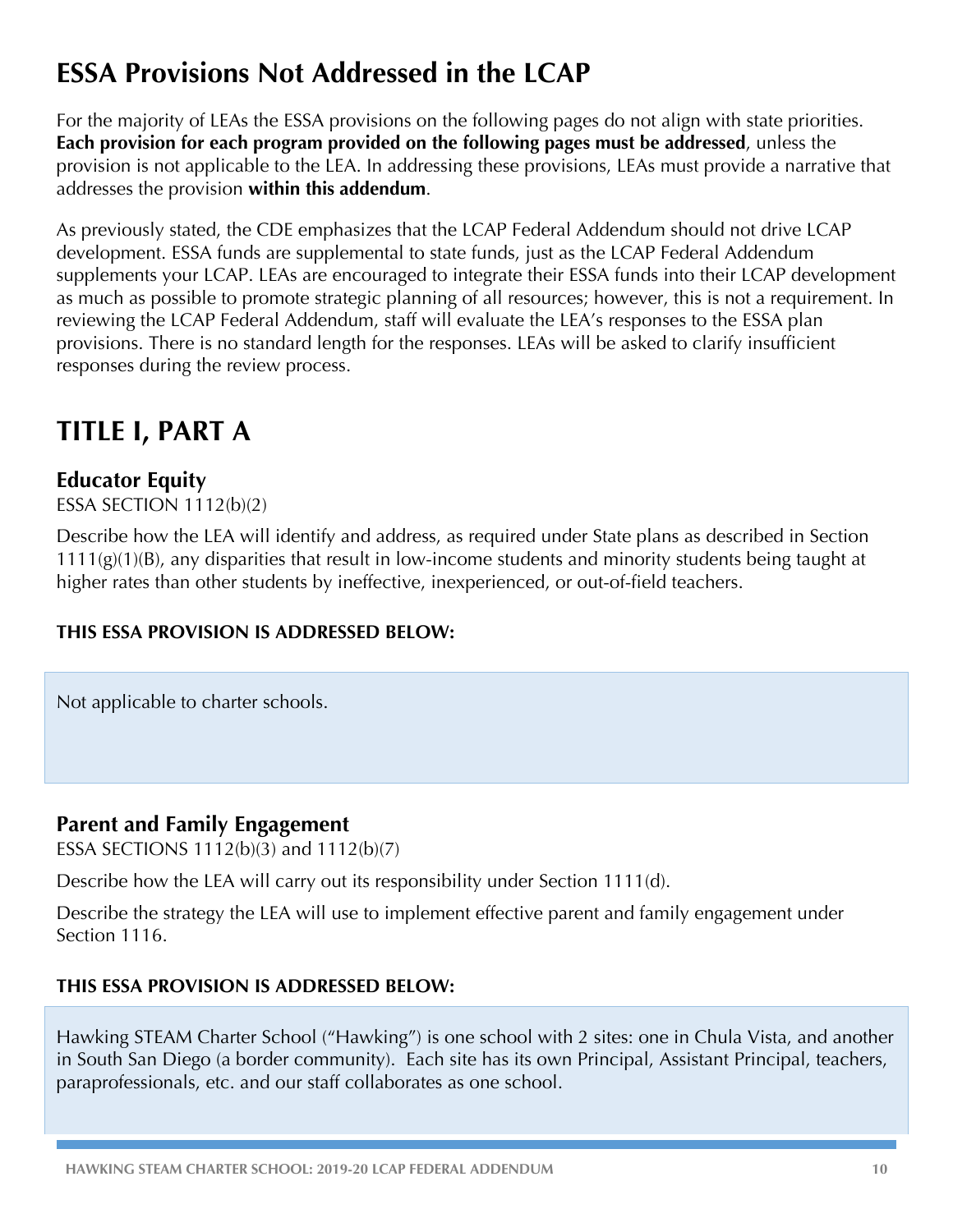Hawking STEAM Charter School ("Hawking") has engaged its stakeholders (Principals, Administrative/Leadership Staff, SPED Coordinator, EL Coordinator, Teachers, Paraprofessionals, Governing Board, and parents/guardians including those representing unduplicated pupils and Students with Disabilities, in the development of the school's Title I Parent and Family Engagement Policy. This policy is reviewed and evaluated annually by the School Site Council (SSC) and ELAC/DELAC to measure effectiveness and address any areas of need based on input from stakeholders. The Title I Parent & Family Engagement Policy is then distributed and discussed in detail with all incoming/continuing families along with the Parent/Student Handbook led by the Principals. Interpreter services are provided and made available upon request, most of our staff are bilingual.

The school's calendar of events for families, which includes parent education workshops, SSC/ELAC Meetings, Coffee with the Principal, schoolwide events, and Parent member on the Governing Board meetings are uploaded to the school's website on a regular basis and notifications are also sent home. Monthly newsletters and social media are also used to communicate with families.

Hawking has implemented a plethora of methods including Class Dojo and Infinite Campus Messenger, to communicate with parents. invite and engage parents/families to participate in these venues (SSC, ELAC, Parent Education Workshops, etc.). Facilitated by the Principals, and/or Assistant Principals, the focus is on understanding the State academic standards, state-mandated assessments, local assessments (NWEA MAP Reading, & Math, Achieve 3000), how to monitor their child's academic progress (i.e. reading and math strategies); strategies and resources available to support their child to improve academically (including Students with Disabilities), and providing onsite social-emotional supports & interventions, social media, technology use (integrity/plagiarism); all of which are methods to improve the achievement of their child, and foster parental involvement. Additionally, we also host workshops for families on how to access the school's PowerSchool Parent Portal where families can also communicate with school staff, teachers, and monitor their child's academic progress.

Our entire staff (teachers, paraprofessionals, administration, classified staff) participate in staff development that focuses on methods to engage, elicit, communicate and involve parents/families to our school. Hawking STEAM Charter School collaborates as equal partners in their child's education; as outlined in our school's LCAP Goal #3. Our school administers WestEd's CA School Parent survey annually to gather input/feedback on our school's program, LCAP Goals Actions/services, school connectedness, safety, and to assess how well our staff communicate and engage parents in their child's education. The Parent surveys are reviewed and analyzed by the school's Leadership Team; then presented to the entire staff, governing board; and parents; which also informs our Title I Parent & Family Engagement Policy as well as our school's LCAP.

As a Charter School, a school of choice, serving a border community, our staff knows and understands the critical role parents/families play in the success of their child(ren) which also impacts the success of our school. Our Principals host parent meetings which serve to inform them of our school's resources available to. Interpreter services are available for all schoolwide events, parent meetings, parent workshops, and upon request. Most of our staff are also bilingual. Materials sent home are translated to Spanish (the language identified by parents in the Home Language Survey; and in the parent survey), which serve to inform family members who have limited English Proficiency; and family of migratory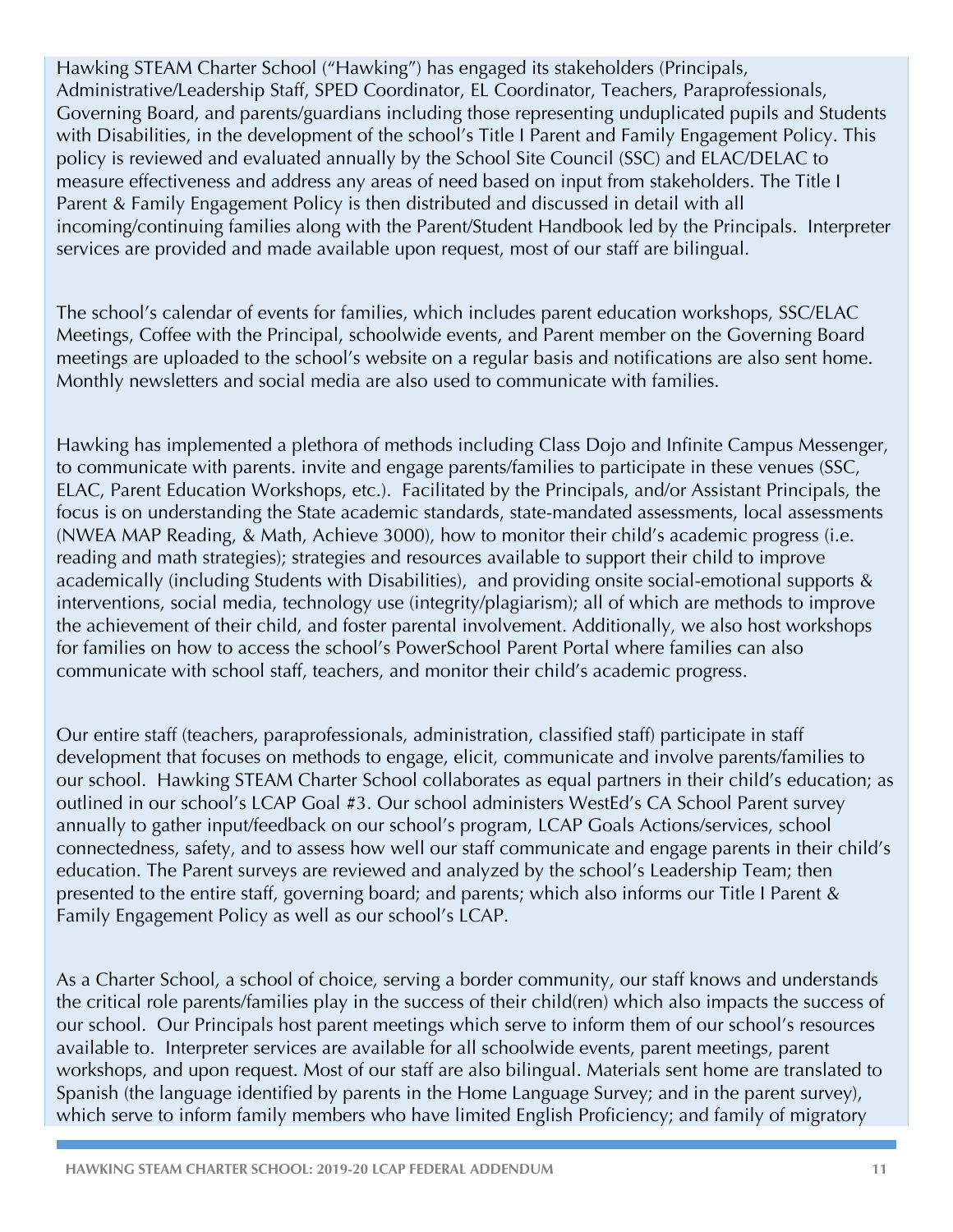children. Accommodations as appropriate will also be made for family members with disabilities including providing information and school reports in a format (to the extent practicable) in a language that parents understand.

Per AB716, Hawking STEAM Charter School is utilizing its school's LCAP as the SPSA; and the LCAP Planning process to meet both state and federal requirements.

## **Schoolwide Programs, Targeted Support Programs, and Programs for Neglected or Delinquent Children**

ESSA SECTIONS 1112(b)(5) and 1112(b)(9)

Describe, in general, the nature of the programs to be conducted by the LEA's schools under sections 1114 and 1115 and, where appropriate, educational services outside such schools for children living in local institutions for neglected or delinquent children, and for neglected and delinquent children in community day school programs.

Describe how teachers and school leaders, in consultation with parents, administrators, paraprofessionals, and specialized instructional support personnel, in schools operating a targeted assistance school program under Section 1115, will identify the eligible children most in need of services under this part.

#### **THIS ESSA PROVISION IS ADDRESSED BELOW:**

Hawking STEAM Charter School operates a Schoolwide Title I program and uses their Title I funding for Supplemental services to close the achievement gap between students meeting the CA State challenging standards and those that do not. The nature of the supports they provide includes both academic and social/emotional strategies that bridge the opportunity gap students may be experiencing.

Specifically, Hawking STEAM Charter School uses Title I funds to support interventions in their MTSS Program. The Principals at each site facilitate the implementation of MTSS intervention and supplemental support for at-risk students who are predominately Unduplicated Pupils (Low Income, EL and Foster Youth) students. The (2) Instructional Coaches (Title II) provides coaching for teachers and Instructional Aides on evidence-based instructional intervention strategies, data analysis, student progress monitoring and targeted interventions. The Math Interventionists (2) (both Title I) provide academic support for at-risk students as evidenced by CAASPP, NWEA, and Achieve 3000 assessments. The Instructional Aides are funded out of S&C in order to provide targeted assistance to students who are not responding to previous interventions.

The engagement of stakeholders is critical to the charter's decisions regarding expenditures of LCFF and federal funds. This process includes stakeholders such as teachers (including Special Education and EL specialists), paraprofessionals, students, parents, community and Board members in the data analysis, in developing growth targets, and in reflecting on what is working and where further support is needed. Resource (state and federal) allocation is aligned and maximized to meet the needs of students. The LCAP stakeholder engagement process includes input from ELAC and SSC, as well as survey results to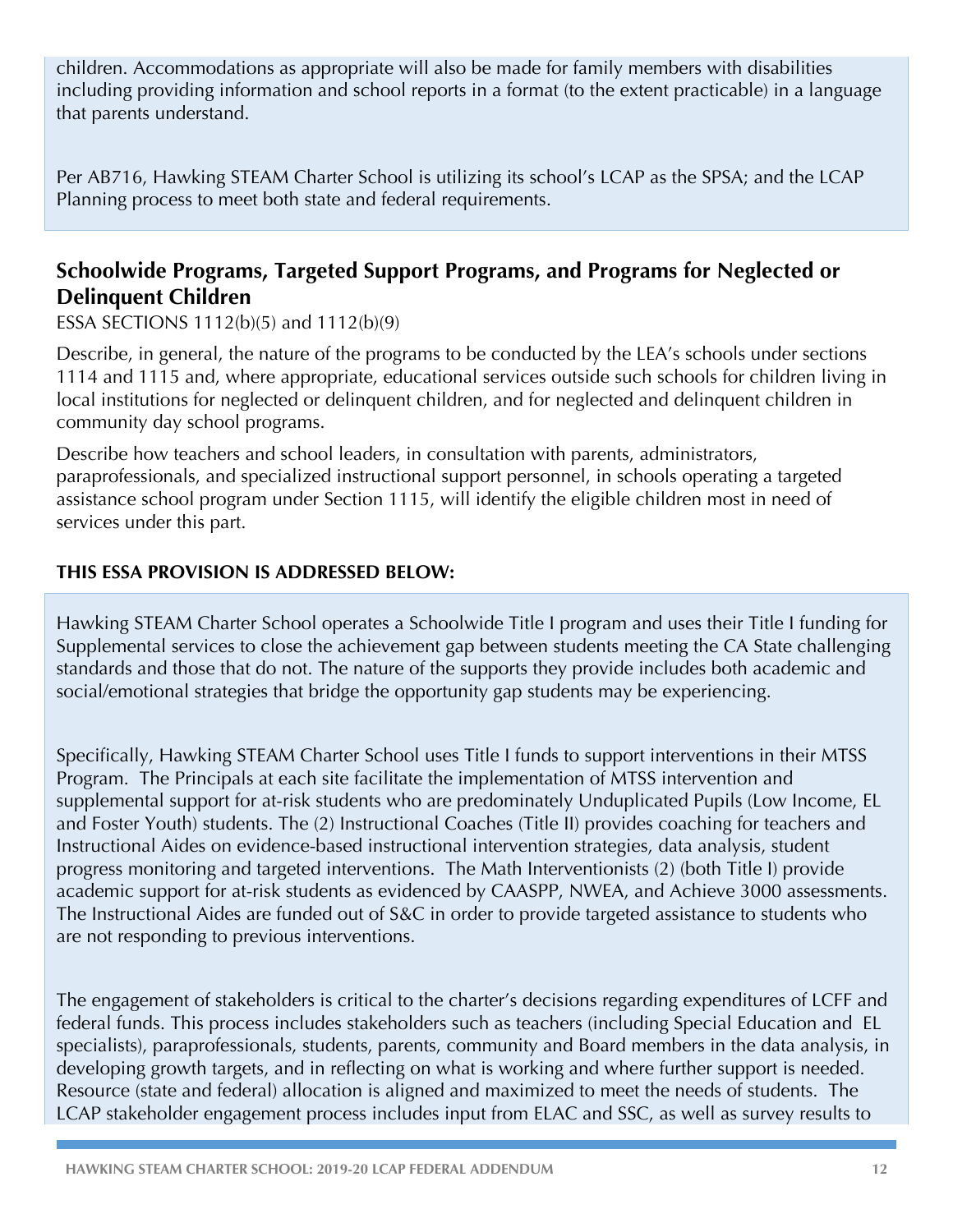ensure all voices are heard. The annual process of evaluating the impact of current programs through the Annual Update to inform any updates to the Goals, Actions and Services, and funding is effective and transparent.

The Comprehensive Needs Assessment involves a robust data set with formative, interim and summative assessments. Led by the Leadership team at both sites the charter uses the California School Dashboard data as a starting point for identifying areas where the charter is not making gains or not meeting desired outcomes. Then a more in-depth look at data follows as the staff reviews result from interim data sets such as:

- NWEA MAP ELA & Math Assessments: 3 times/year
- Achieve 3000 Lexile growth
- Raz Kids
- Zearn math
- Brain Pop

This information is shared with all stakeholder groups through scheduled Board meetings, SSC/ELAC meetings, Coffee and P's with the Principal, Leadership meetings and staff meetings. Stakeholder ideas are gathered and added to the data set, along with survey results to help the charter complete a root cause analysis and engage in a process of continuous improvement to address key areas of concern. SSC and ELAC discuss the findings and suggest actions for change. The final LCAP is presented to the Board for approval. (Charters are not required to hold a Public Hearing)

The analysis of the current Dashboard and other data showed an achievement gap in CAASPP ELA for all student groups (English Learners, SWD and Hispanic). Hawking STEAM Charter School's Assistant Principals will lead the school's SEL; provide counseling services (small group, individual) in collaboration with the Counselor and Guidance Advisor. Site 2 will implement the Second Step Character Development Program. Our school will research social-emotional/behavioral universal screeners for schoolwide implementation.

Hawking STEAM Charter School does not have any students living in local institutions for neglected or delinquent children or attending school in community day school programs.

TAS: Not applicable

Neglected or delinquent: Not applicable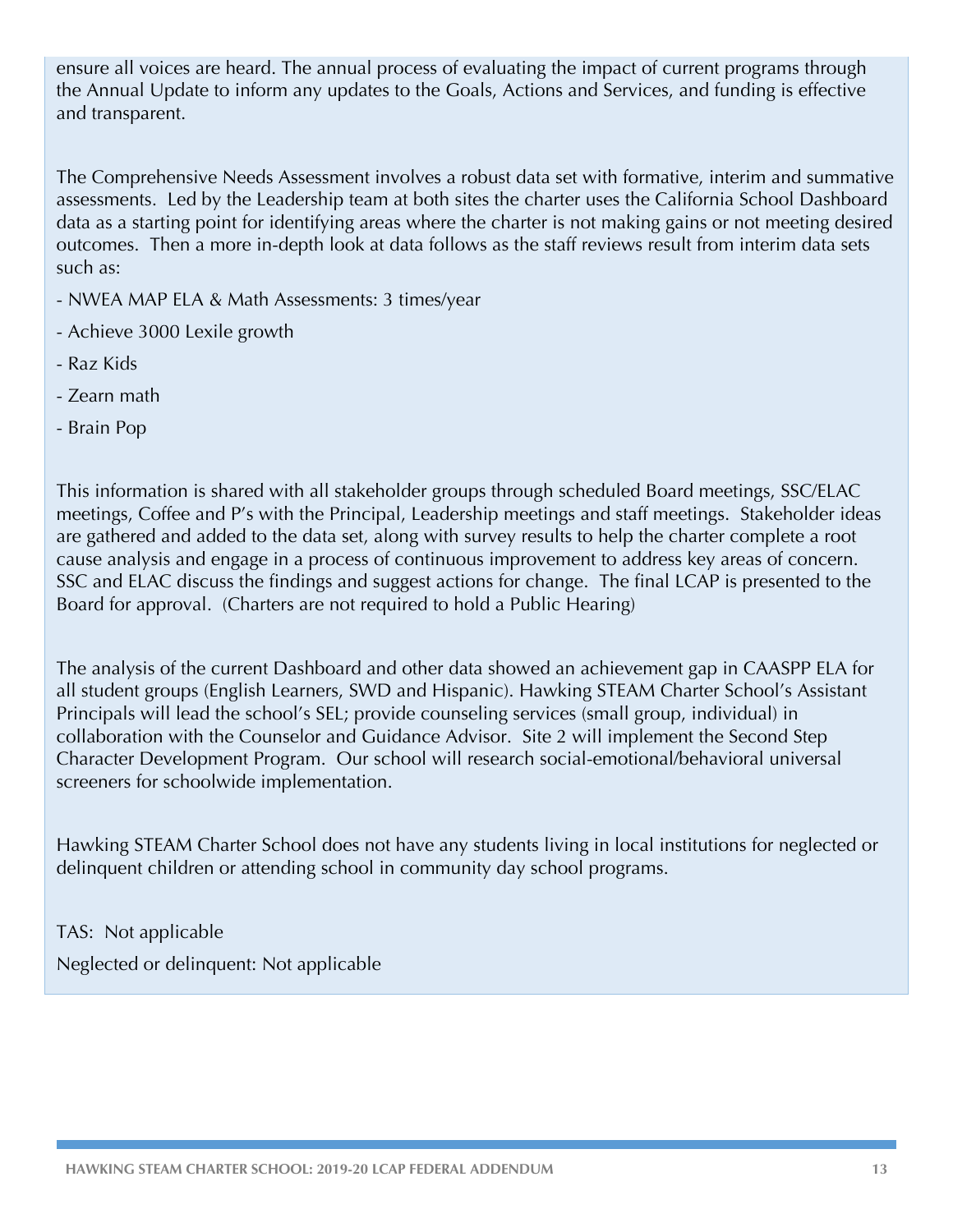### **Homeless Children and Youth Services**

ESSA SECTION 1112(b)(6)

Describe the services the LEA will provide homeless children and youths, including services provided with funds reserved under Section 1113(c)(3)(A), to support the enrollment, attendance, and success of homeless children and youths, in coordination with the services the LEA is providing under the McKinney-Vento Homeless Assistance Act (42 United States Code 11301 et seq.).

#### **THIS ESSA PROVISION IS ADDRESSED BELOW:**

Hawking STEAM Charter School ensures that students who are experiencing homelessness have equal access to the same free, appropriate public education that is provided to other students. Students are enrolled immediately and participate fully in the school program allowing them the opportunity to meet rigorous academic standards. The Counselor is the Homeless Liaison and ensures that students experiencing homelessness are appropriately identified. The Liaison will also assist the students through the enrollment process, help register them for appropriate classes, and provide additional support with their individual and specific needs, including strategies to optimize their attendance at school. This outreach ensures the students have access to all resources, extended day and year interventions, and other supports offered at Hawking STEAM Charter School. Additional supports are made available to the families of the students experiencing homelessness.

Title I funding for homeless students may be used for items such as transportation/bus passes, school uniforms, or before and after school care and tutoring, depending on the needs of the student. The school also refers to students and their families to community resources that provide help and support to homeless and displaced families and will write letters of recommendation to secure housing if needed. Students who are experiencing homelessness have access to all the same supports as all students at the school. This includes tutoring, counseling, 1:1 student to laptop ratio, and support for RTI specialists as needed (Title I).

### **Student Transitions**

ESSA SECTIONS 1112(b)(8) and 1112(b)(10) (A–B)

Describe, if applicable, how the LEA will support, coordinate, and integrate services provided under this part with early childhood education programs at the LEA or individual school level, including plans for the transition of participants in such programs to local elementary school programs.

Describe, if applicable, how the LEA will implement strategies to facilitate effective transitions for students from middle grades to high school and from high school to postsecondary education including:

- (A) through coordination with institutions of higher education, employers, and other local partners; and
- (B) through increased student access to early college high school or dual or concurrent enrollment opportunities, or career counseling to identify student interests and skills.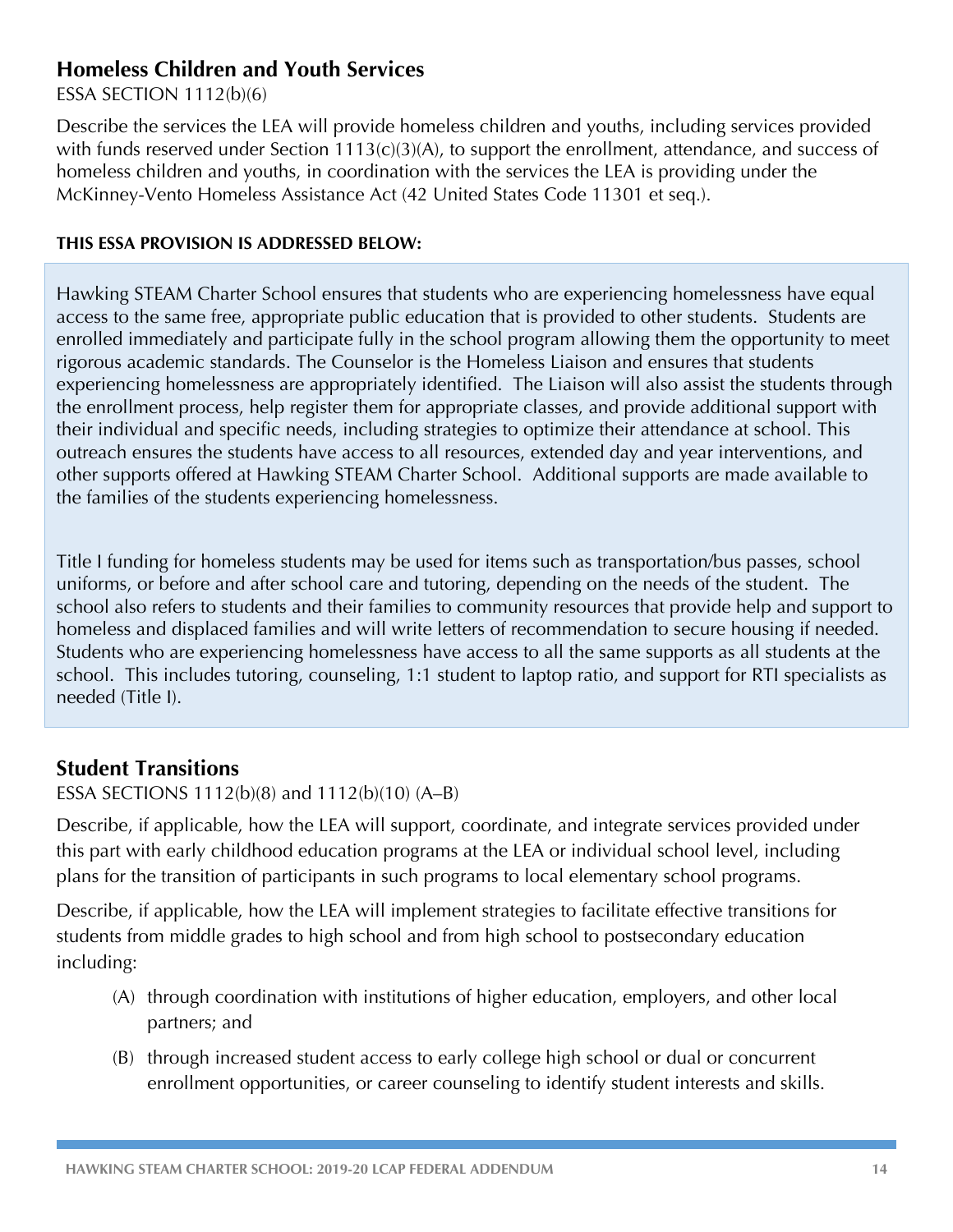#### **THIS ESSA PROVISION IS ADDRESSED BELOW:**

Hawking STEAM Charter Schools provide annual spring orientations for incoming Transitional Kindergarten and Kindergartners for the fall and parent meetings to assist in the transition of participants to the elementary school. Hawking STEAM Charter Schools Title I Program focuses on the elementary and middle school grades and students are provided annual orientations to the middle school with transitional meetings between elementary and middle school staff in the spring in anticipation of the fall enrollment. Currently, Hawking STEAM Charter Schools service grades TK-7th and as the grades progress (expanding by one grade level annually) an orientation is provided for the new grade level. Efforts are made to communicate with neighboring schools for students transitioning to higher grades. During 6th-grade parent meetings we share information about school options.

The Principals at each site review every new student's cumulative folder and communicates important information with teachers. Our office team ensures we have new students' assessment data like ELPAC and CAASPP scores if available. New students are carefully monitored during the first few months of school to determine the need for academic, behavior, social-emotional support or intervention.

#### **Additional Information Regarding Use of Funds Under this Part**

ESSA SECTION 1112(b)(13) (A–B)

Provide any other information on how the LEA proposes to use funds to meet the purposes of this part, and that the LEA determines appropriate to provide, which may include how the LEA will:

- (A) assist schools in identifying and serving gifted and talented students; and
- (B) assist schools in developing effective school library programs to provide students an opportunity to develop digital literacy skills and improve academic achievement.

#### **THIS ESSA PROVISION IS ADDRESSED BELOW:**

Not applicable.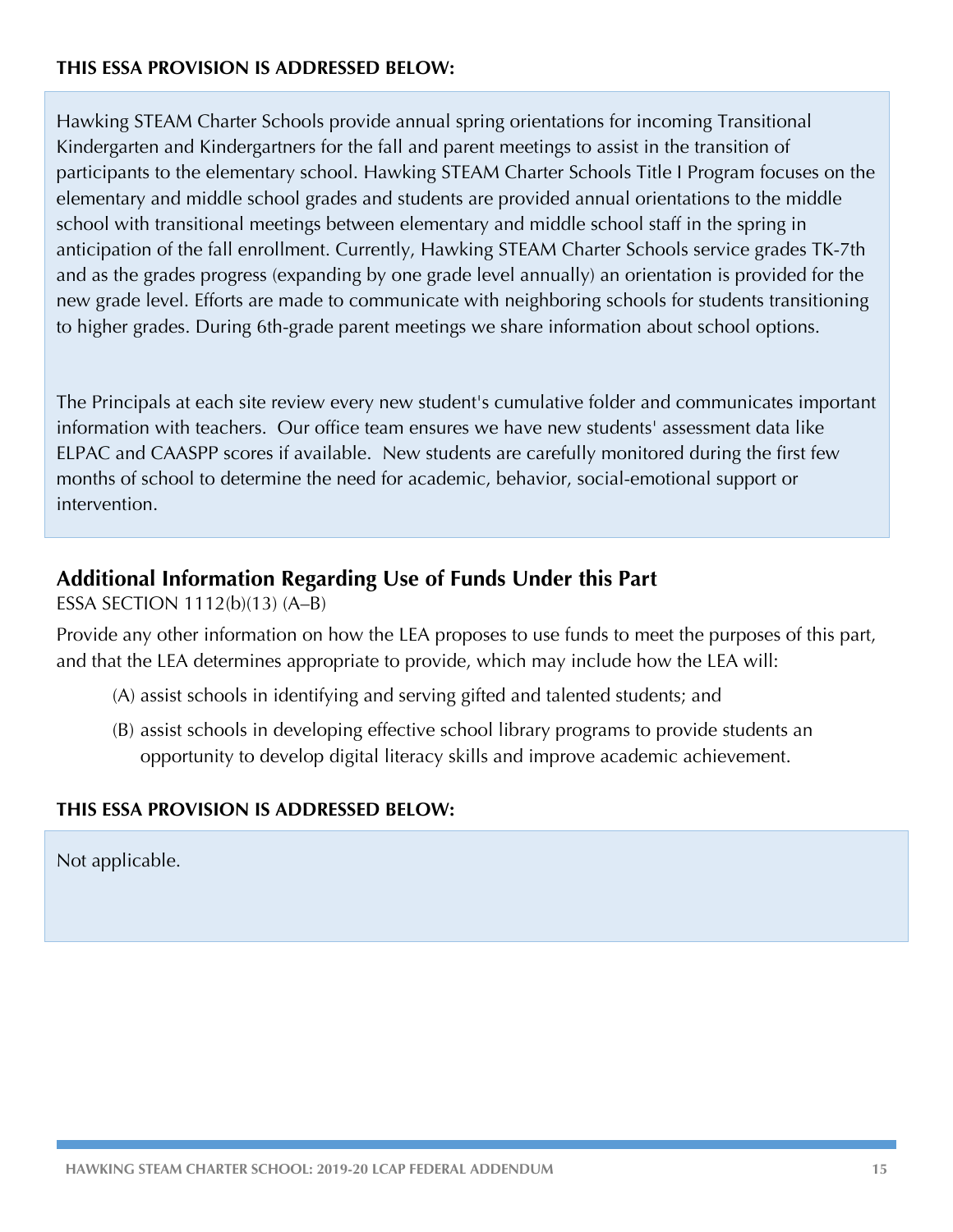# **TITLE I, PART D**

### **Description of Program**

ESSA SECTION 1423(1)

Provide a description of the program to be assisted [by Title I, Part D].

#### **THIS ESSA PROVISION IS ADDRESSED BELOW:**

Not applicable to charter schools.

### **Formal Agreements**

ESSA SECTION 1423(2)

Provide a description of formal agreements, regarding the program to be assisted, between the

- (A) LEA; and
- (B) correctional facilities and alternative school programs serving children and youth involved with the juvenile justice system, including such facilities operated by the Secretary of the Interior and Indian tribes.

#### **THIS ESSA PROVISION IS ADDRESSED BELOW:**

Not applicable to charter schools.

#### **Comparable Education Program**

ESSA SECTION 1423(3)

As appropriate, provide a description of how participating schools will coordinate with facilities working with delinquent children and youth to ensure that such children and youth are participating in an education program comparable to one operating in the local school such youth would attend**.**

#### **THIS ESSA PROVISION IS ADDRESSED BELOW:**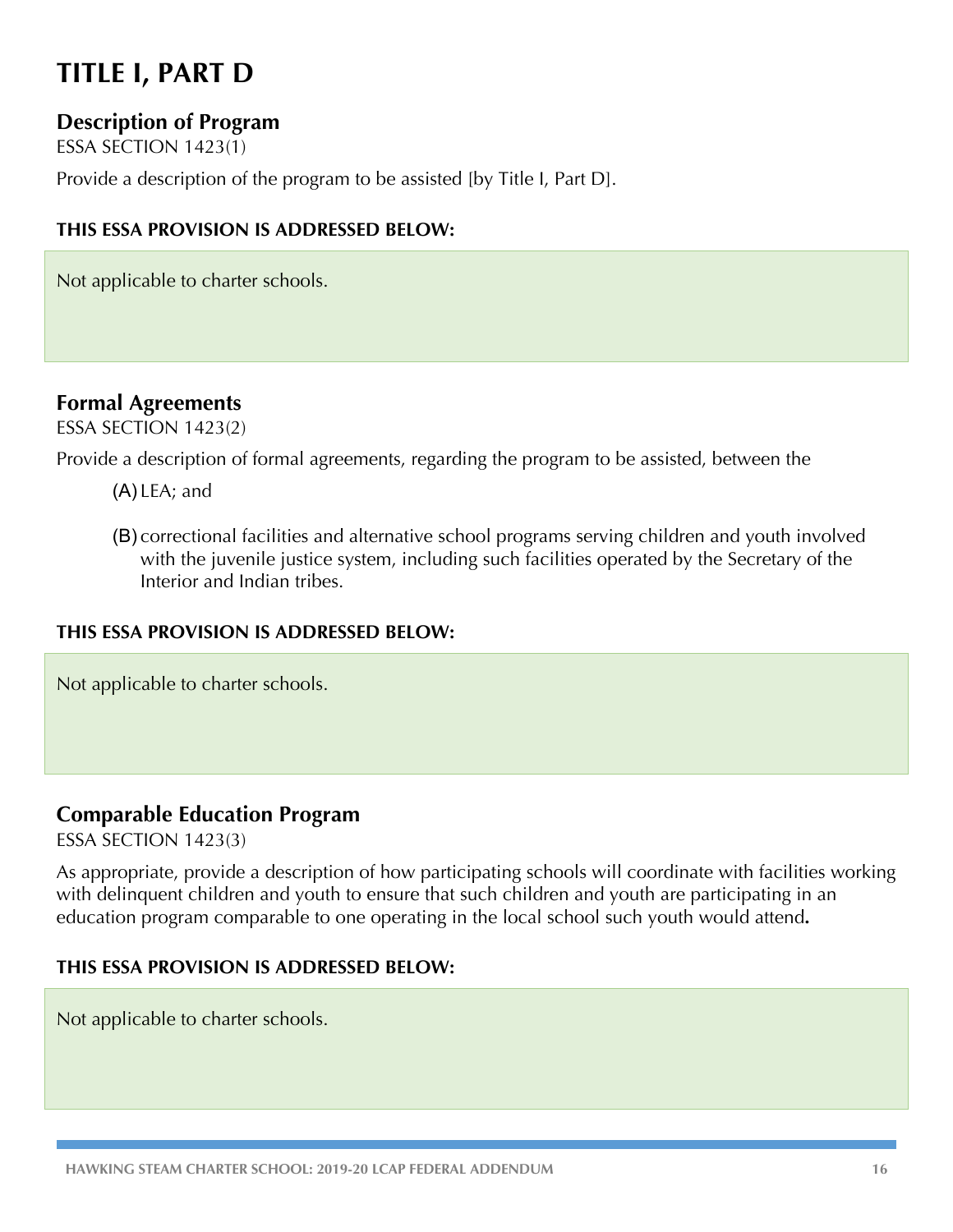### **Successful Transitions**

ESSA SECTION 1423(4)

Provide a description of the program operated by participating schools to facilitate the successful transition of children and youth returning from correctional facilities and, as appropriate, the types of services that such schools will provide such children and youth and other at-risk children and youth.

#### **THIS ESSA PROVISION IS ADDRESSED BELOW:**

Not applicable to charter schools.

#### **Educational Needs**

ESSA SECTION 1423(5)

Provide a description of the characteristics (including learning difficulties, substance abuse problems, and other special needs) of the children and youth who will be returning from correctional facilities and, as appropriate, other at-risk children and youth expected to be served by the program, and a description of how the school will coordinate existing educational programs to meet the unique educational needs of such children and youth.

#### **THIS ESSA PROVISION IS ADDRESSED BELOW:**

Not applicable to charter schools.

#### **Social, Health, and Other Services**

ESSA SECTION 1423(6)

As appropriate, provide a description of how schools will coordinate with existing social, health, and other services to meet the needs of students returning from correctional facilities, at-risk children or youth, and other participating children or youth, including prenatal health care and nutrition services related to the health of the parent and the child or youth, parenting and child development classes, child care, targeted reentry and outreach programs, referrals to community resources, and scheduling flexibility.

#### **THIS ESSA PROVISION IS ADDRESSED BELOW:**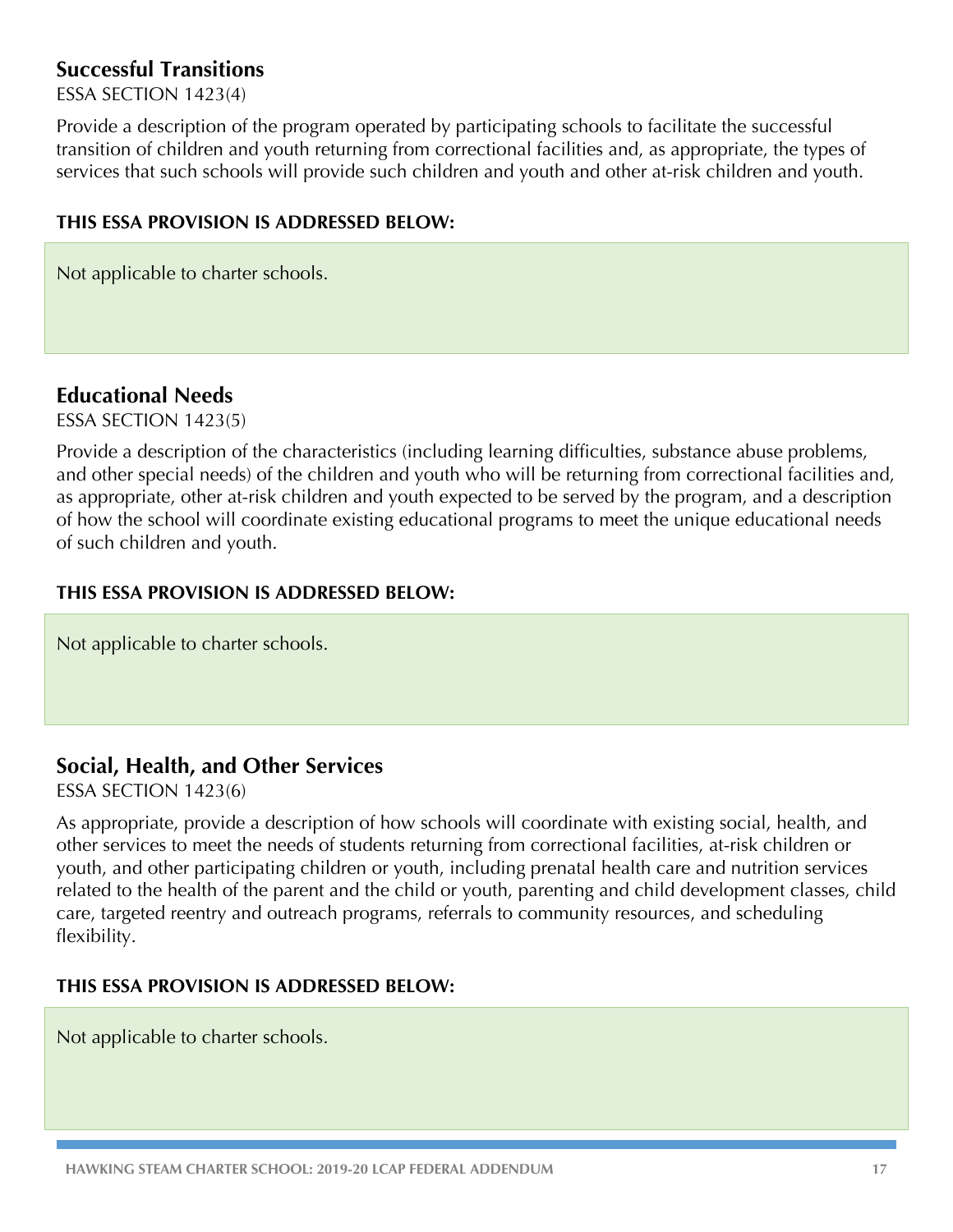#### **Postsecondary and Workforce Partnerships**

ESSA SECTION 1423(7)

As appropriate, provide a description of any partnerships with institutions of higher education or local businesses to facilitate postsecondary and workforce success for children and youth returning from correctional facilities, such as through participation in credit-bearing coursework while in secondary school, enrollment in postsecondary education, participation in career and technical education programming, and mentoring services for participating students.

#### **THIS ESSA PROVISION IS ADDRESSED BELOW:**

Not applicable to charter schools.

#### **Parent and Family Involvement**

ESSA SECTION 1423(8)

As appropriate, provide a description of how the program will involve parents and family members in efforts to improve the educational achievement of their children, assist in dropout prevention activities, and prevent the involvement of their children in delinquent activities.

#### **THIS ESSA PROVISION IS ADDRESSED BELOW:**

Not applicable to charter schools.

#### **Program Coordination**

ESSA SECTION 1423(9–10)

Provide a description of how the program under this subpart will be coordinated with other Federal, State, and local programs, such as programs under title I of the Workforce Innovation and Opportunity Act and career and technical education programs serving at-risk children and youth.

Include how the program will be coordinated with programs operated under the Juvenile Justice and Delinquency Prevention Act of 1974 and other comparable programs, if applicable.

#### **THIS ESSA PROVISION IS ADDRESSED BELOW:**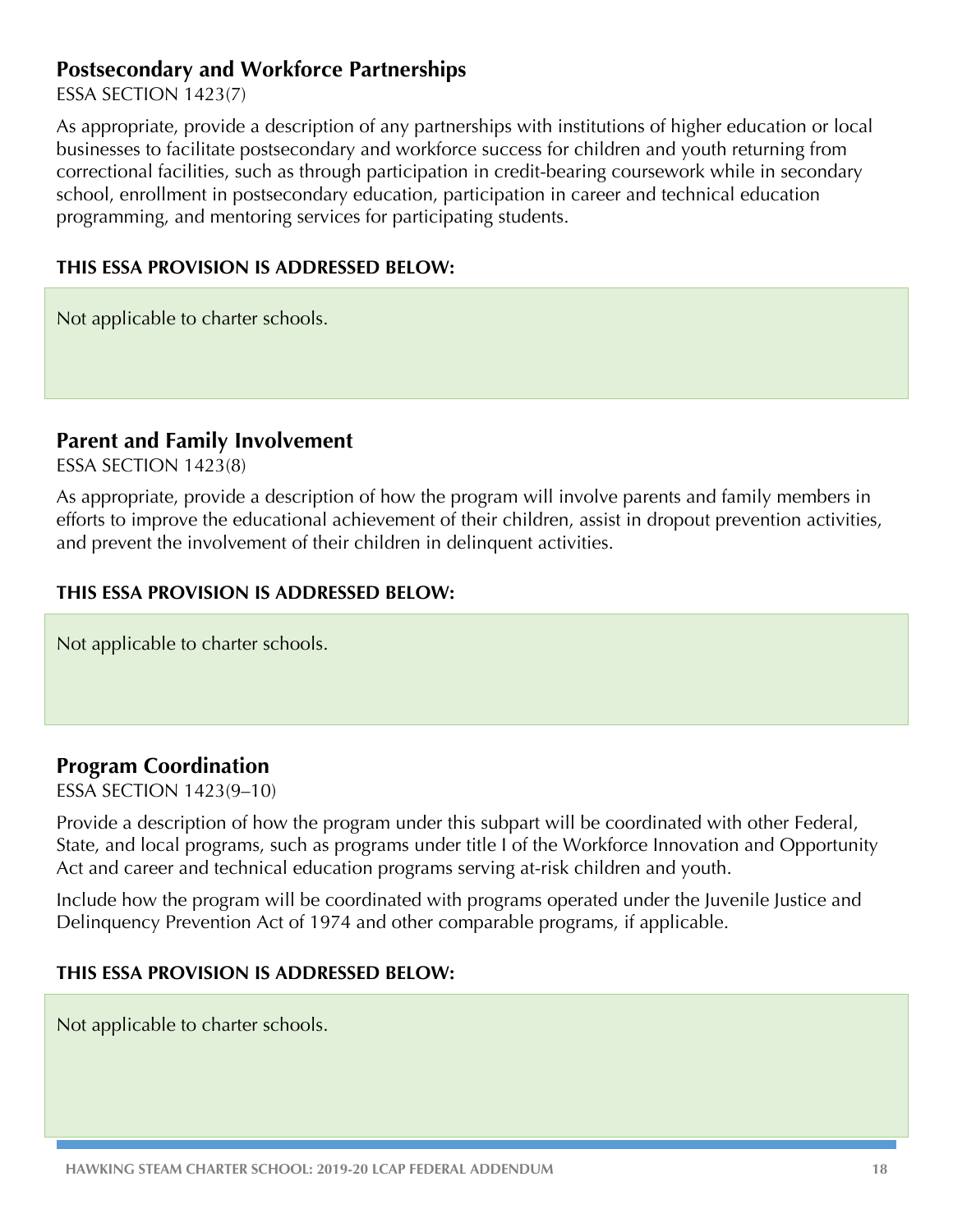### **Probation Officer Coordination**

ESSA SECTION 1423(11)

As appropriate, provide a description of how schools will work with probation officers to assist in meeting the needs of children and youth returning from correctional facilities.

#### **THIS ESSA PROVISION IS ADDRESSED BELOW:**

Not applicable to charter schools.

#### **Individualized Education Program Awareness**

ESSA SECTION 1423(12)

Provide a description of the efforts participating schools will make to ensure correctional facilities working with children and youth are aware of a child's or youth's existing individualized education program.

#### **THIS ESSA PROVISION IS ADDRESSED BELOW:**

Not applicable to charter schools.

#### **Alternative Placements**

ESSA SECTIONS 1423(13)

As appropriate, provide a description of the steps participating schools will take to find alternative placements for children and youth interested in continuing their education but unable to participate in a traditional public school program.

#### **THIS ESSA PROVISION IS ADDRESSED BELOW:**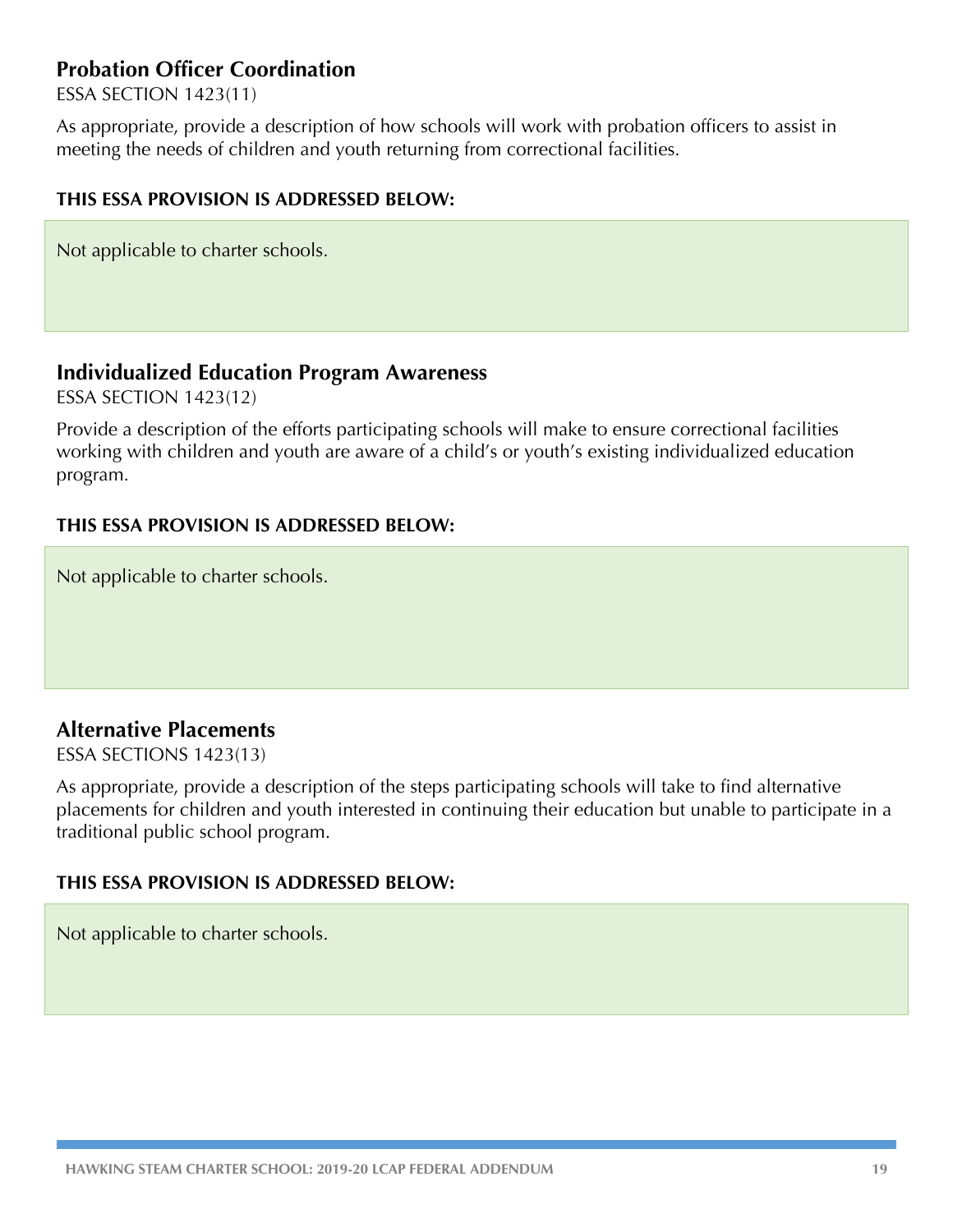# **TITLE II, PART A**

### **Professional Growth and Improvement**

ESSA SECTION 2102(b)(2)(B)

Provide a description of the LEA's systems of professional growth and improvement, such as induction for teachers, principals, or other school leaders and opportunities for building the capacity of teachers and opportunities to develop meaningful teacher leadership.

#### **THIS ESSA PROVISION IS ADDRESSED BELOW:**

Hawking STEAM Charter School has established a system of professional growth and improvement for it teachers, Principals and school leaders that is research and evidence-based, with the goal of building the capacity of its teachers and providing opportunities to develop meaningful teacher leadership the impacts teacher satisfaction, retention and student academic outcomes as outlined in our school's LCAP Goal #1.

In alignment with this focus, our school continues to provide all teachers with evidence-based professional development aligned to the CA State Standards, the school's mission, our educational program, based on a Comprehensive Needs Assessment using multiple forms of student and teacher data, input from teachers, and aligned to our Multi-tiered System of Supports (MTSS).

**NEW TEACHERS:** Teachers new to the profession are provided significant support through teacher induction costs funded with Title II funds; will receive additional mentoring from our "Lead Teachers," and coaching from our Instructional Coaches.

**ALL TEACHERS:** All teachers participate in a robust professional learning that starts in the summer (prior to the start of the school year); biweekly during the academic school year; in addition to 2 noninstructional days which focus on data analysis, CA State Standards, pedagogical strategies (differentiation and Project-based Learning), adopted curriculum, and on Restorative Practices and PBIS, which has been implemented in alignment with our MTSS focus on meeting the academic, socialemotional and behavioral needs of our students. Areas of focus for professional learning are based on findings from state-mandated assessments, internal/local benchmark assessments (NWEA MAP ELA & Math), teacher need based on observations from Instructional Coaches, and strategies identified by our teachers to improve their practice, and build the capacity of our teachers, developing meaningful opportunities for teacher leadership.

**PRINCIPALS, LEADERS & PARAPROFESSIONALS:** Hawking strongly supports the professional learning of its Principals, school leaders and paraprofessionals and provides them with extensive professional learning through the San Diego County Office of Education (SDCOE) Leadership Trainings, E3 (Teacher/staff evaluation) Training, SELPA Provider (El Dorado COE SELPA Leadership Academy), and Universal Design for Learning and through other venues. In addition, the Executive Director provides Leadership Coaching for both Principals; and our Principals provide coaching for staff interested in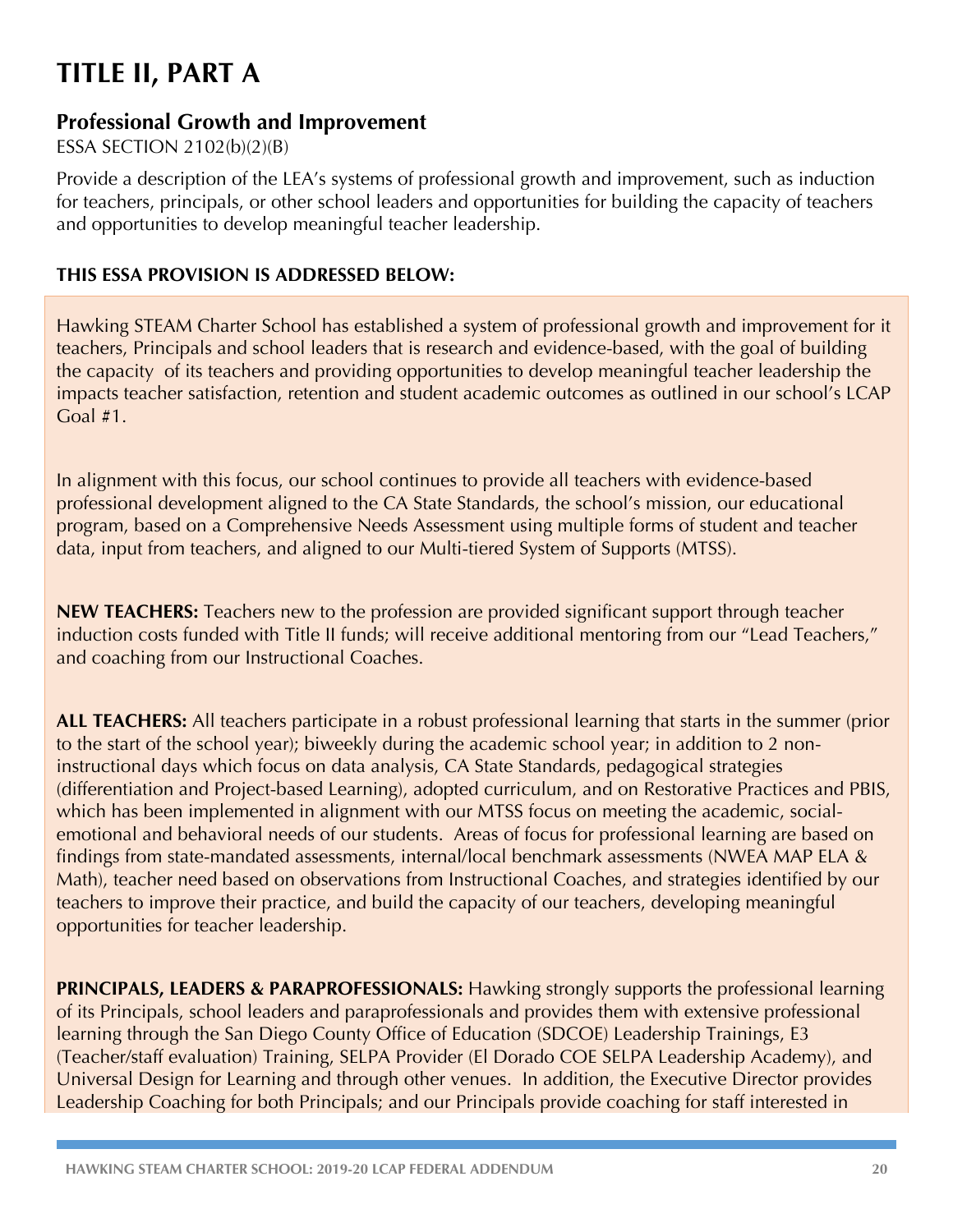leadership positions. The Principals and School Leaders may also request to attend training, workshops, and/or conferences that support their professional learning.

Our school and organization support the professional learning of all staff from the beginning of their careers, throughout their careers and through advancement opportunities. Developing future leaders and building capacity within our staff is essential for the ongoing growth of our school. Hawking STEAM Charter School is situated over 2 sites currently serving students in grades TK-8 and will be expanding in the future to serve grades TK-12 across two sites. Our goal is to provide high quality ongoing training for prospective teacher leaders and staff for future advancement leadership positions.

### **Prioritizing Funding**

#### ESSA SECTION 2102(b)(2)(C)

Provide a description of how the LEA will prioritize funds to schools served by the agency that are implementing comprehensive support and improvement activities and targeted support and improvement activities under Section 1111(d) and have the highest percentage of children counted under Section 1124(c).

#### **THIS ESSA PROVISION IS ADDRESSED BELOW:**

Hawking is a single school charter and not identified for CSI/TSI so this provision does not apply.

In the future, if Hawking were to be identified for comprehensive support and improvement or targeted support and improvement, we would prioritize our Title II funds to provide professional development in support of strategies, identified through data and root cause analysis, which are focused on addressing the needs that triggered the identification. All stakeholders (teachers, administrators, classified staff, students and families would be involved in this improvement process through SSC/ELAC, staff meetings, and surveys. The implementation would be monitored and evaluated quarterly, as part of the continuous improvement process to determine the effectiveness or needed revisions. The focused activities and results would be included in the LCAP and communicated through the LCAP process to all stakeholders, including SSC/ELAC.

### **Data and Ongoing Consultation to Support Continuous Improvement**

ESSA SECTION 2102(b)(2)(D)

Provide a description of how the LEA will use data and ongoing consultation described in Section 2102(b)(3) to continually update and improve activities supported under this part.

#### **THIS ESSA PROVISION IS ADDRESSED BELOW:**

Hawking STEAM Charter Schools professional development planning begins with an analysis of data of student performance and needs, CA Schools Dashboard, educators' capabilities and needs, progress in school initiatives, and data about the effectiveness of current professional development to determine their needs and priorities. Data analysis and need assessment is augmented by input from stakeholders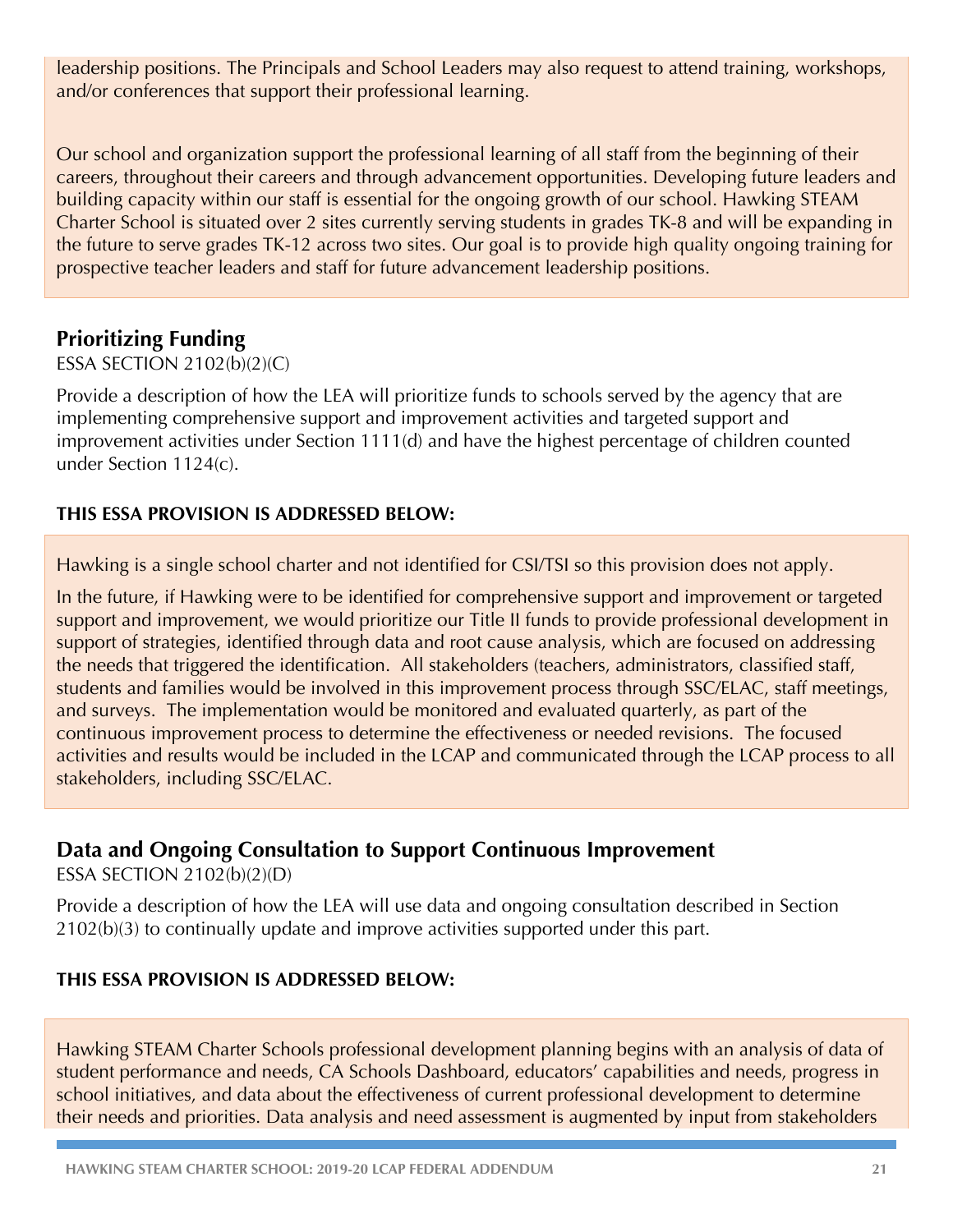and local/benchmark assessment data and surveys. Interim assessments used include NWEA MAP, and Achieve 3000, and writing assessments administered multiple times per year. Our focus is on student achievement for ALL students, and we use Dashboard data plus other disaggregated data to identify individual students and student groups not meeting expectations in English language arts, mathematics, socio-emotional development, behavior, attendance, and progression toward success in college and career. Conversations with teachers through PLCs and Grade Level Meetings, Leadership PLCs, and classroom observations help us identify areas in which professional development would help teachers meet student needs. We identify needs for principals and other leaders as we analyze data and identify focus areas for improvement.

Our professional development (PD) can generally be divided into two primary categories: academic and socio-emotional/behavioral. It is important to us to address both areas, and our data shows that it is often socio-emotional factors, not just academic factors, that are interfering with some students' ability to master academic standards and thus our ability to close the achievement gap. An example is our current focus on inclusion, which includes supporting PD in Universal Supports, Behavior Basics, Evidence Based Teaching Strategies and training in co-teaching as well as training in meeting students' socio-emotional needs. Multiple areas must be addressed if inclusion is to be successful.

The administrative team will present data on a monthly basis to the Board of Directors at public meetings that include an assessment of the impact of the professional development on actions/services and on the progress toward meeting LCAP goals and outcomes.

The success of Professional Learning is ultimately judged by the success of the students, so improvement in student outcomes will be one measure of the effectiveness of the Professional Learning activities. However, other qualitative measures, such as teacher feedback on both the PD sessions and the ability to implement the strategies taught in the classroom will also be considered. The qualitative measures will also include observations of the Professional Development itself, and of the implementation in the classroom, by the Hawking leadership team.

Currently, Title II will be funding schoolwide ongoing coaching on Wit & Wisdom ELA Standards aligned curriculum; Coaching on Achieve 3000, and AVID Coaching for lower grades. This will allow for more in-depth data analysis to inform next steps.

The EL Coordinator (a credentialed teacher) and Leadership Team will review and revise the EL Master Plan to align with the ELPAC, ELD curriculum (Accelerated Language Development), in order to ensure that all ELs receive appropriate, adequate and targeted ELD designated and integrated instruction across all grade levels. In addition, the EL Coordinator also analyzes multiple forms of data and monitors the progress of our EL students.

Per AB716, both state and federal funds are included within the LCAP, which also serves as the SPSA. This ensures alignment of goals, actions and funding sources to most efficiently serve the needs of the students.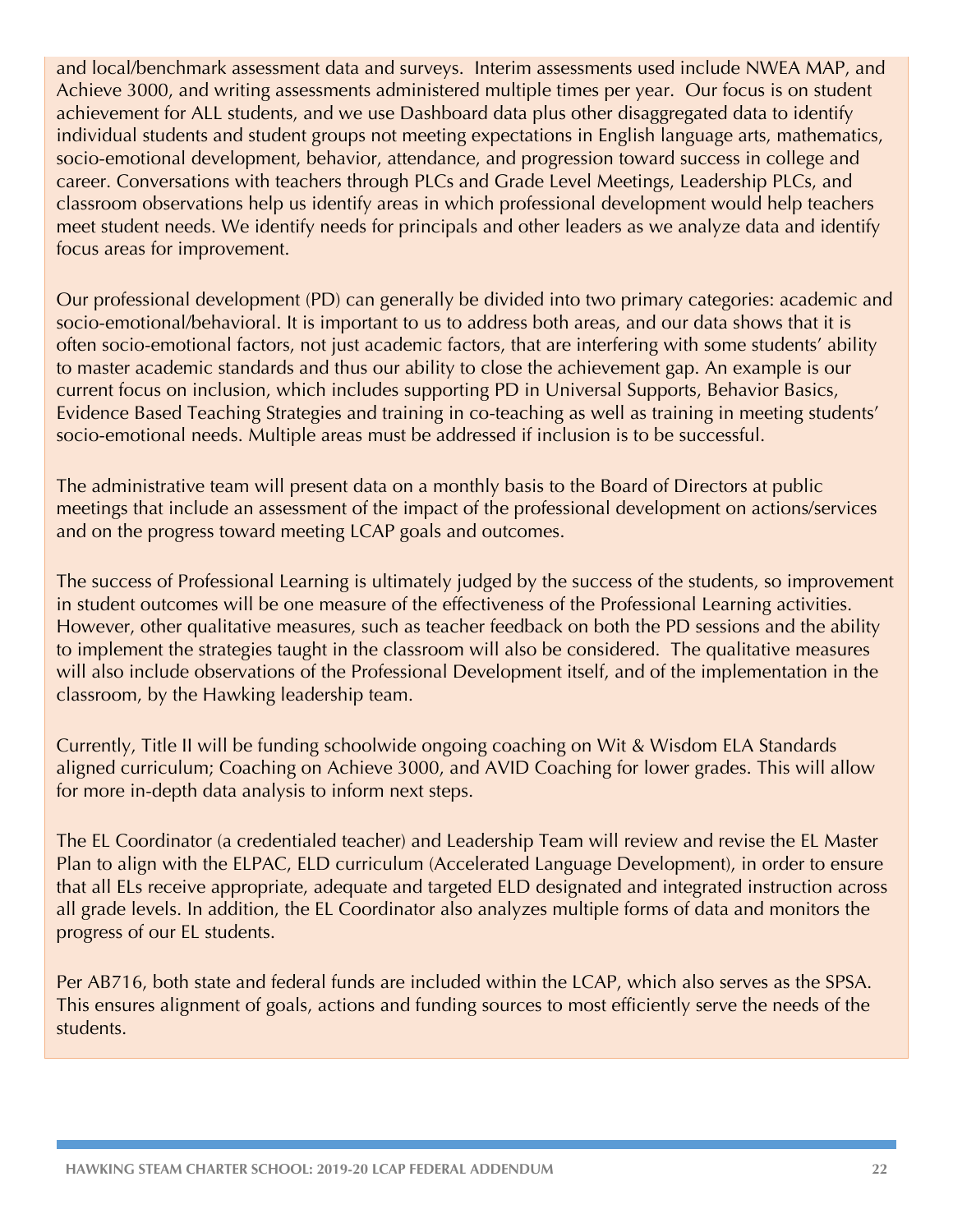# **TITLE III, PART A**

### **Title III Professional Development**

ESSA SECTION 3115(c)(2)

Describe how the eligible entity will provide effective professional development to classroom teachers, principals and other school leaders, administrators, and other school or community-based organizational personnel.

#### **THIS ESSA PROVISION IS ADDRESSED BELOW:**

Hawking STEAM Charter School does not fund Professional Development with Title III Funds; but rather utilizes other non-Title Funds. Hawking STEAM Charter School provides all teachers, administrators, school leaders, and paraprofessionals with coherently focused, sustainable, evidence-based, ongoing professional development to specifically address the academic needs of our English Learners (including Long-term ELs) that includes: GLAD Strategies; SDAIE and Differentiation. These strategies have been identified as key areas of focus for our English Learners, based on a review and analysis of assessment data, extensive research on English Learners; findings from teacher (classroom observations), feedback from staff and our English Learner students. Annually, our school uses multiple forms of data including state-mandated assessments (CAASPP ELA/Math, ELPAC), reclassification rates, internal/benchmark data (NWEA, Achieve 3000, Learning A-Z), student work, survey findings (teacher, parent, student), findings from classroom observations, and input from stakeholders (administrators, teachers, paraprofessionals, EL Specialist, SPED Coordinator, students and parents) to identify professional development needs, in order to design an annual Professional Development plan to improve the instruction and assessment of English Learners; support teachers in implementing curriculum, assessments, and pedagogical strategies, and including English Language Proficiency for English Learners. At Hawking, Professional Development is evidence-based, sustainable, and ongoing to ensure a positive lasting impact on the teachers' performance in the classroom with instruction, that will result in positive outcomes for our EL students.

#### **Enhanced Instructional Opportunities**

ESSA SECTIONS 3115(e)(1) and 3116

Describe how the eligible entity will provide enhanced instructional opportunities for immigrant children and youth.

#### **THIS ESSA PROVISION IS ADDRESSED BELOW:**

Not applicable. Hawking STEAM Charter School does not receive Immigrant Funds.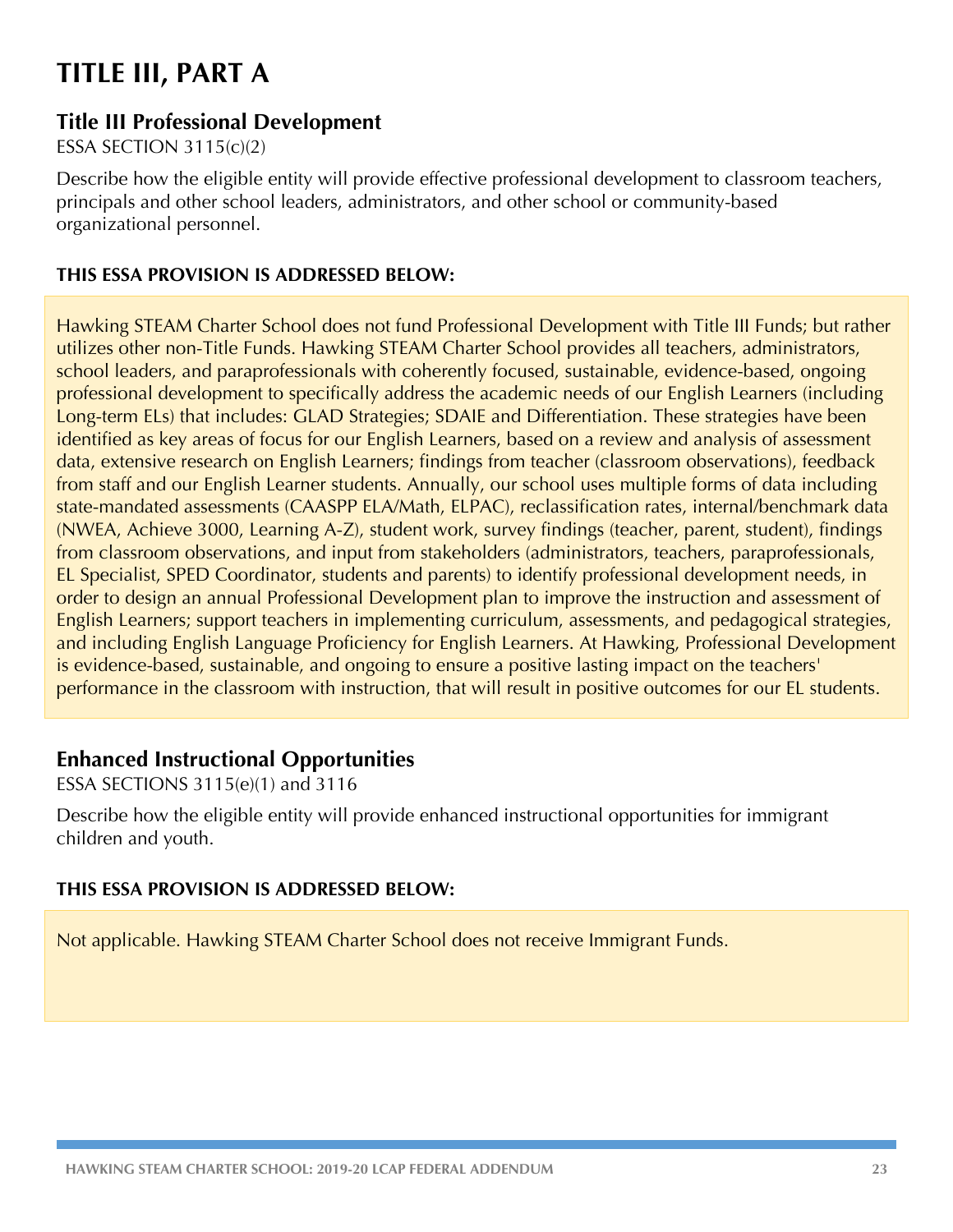### **Title III Programs and Activities**

ESSA SECTION 3116(b)(1)

Describe the effective programs and activities, including language instruction educational programs, proposed to be developed, implemented, and administered under the subgrant that will help English learners increase their English language proficiency and meet the challenging State academic standards.

#### **THIS ESSA PROVISION IS ADDRESSED BELOW:**

As a result of our annual Comprehensive Needs Assessment, Hawking STEAM Charter School has identified the need to further academically support with supplemental services – English Learners and long-term English Learners in order to increase their English Language Proficiency and meet the challenging State academic standards. Title III Funds are used to fund Instructional Assistants who provide academic support for English Learners, and Long-term EL students, that provide push-in/pull-out academic support for struggling English Learners, and long-term English Learners, in addition to the high-quality language instruction that is provided to all English Learners in core instruction by classroom teachers. Title III Sub-grant will fund supplemental effective academic support for English Learners through additional language instructional program that supplements the core program to help English Learners increase their English Language proficiency and meet the challenging State Academic Standards. All English Learners receive integrated ELD instruction across disciplines and designated ELD daily through instruction by a credentialed teacher. Annually the school's English Learner Master Plan is reviewed and revised with the input and consultation of stakeholders (administrators, teachers, EL Specialist, SPED Coordinator, paraprofessionals, students and parents); in alignment with CDE guidance and requirements. Our school administers multiple forms of assessments in addition to the ELPAC, which are reviewed, and analyzed on a regular basis, to monitor the academic progress of English Learners throughout the academic school year and is shared with stakeholders (administrators, school staff, students, parents - including ELAC, and governing board), as well as reported in the school's LCAP, and ELAC meetings. Findings from this data are used to assess and evaluate the effectiveness of the school's EL Program, use of Title III Funds, and other school funds, that impact EL student achievement.

### **English Proficiency and Academic Achievement**

ESSA SECTION 3116(b)(2)(A-B)

Describe how the eligible entity will ensure that elementary schools and secondary schools receiving funds under Subpart 1 assist English learners in:

- (A) achieving English proficiency based on the State's English language proficiency assessment under Section 1111(b)(2)(G), consistent with the State's long-term goals, as described in Section 1111(c)(4)(A)(ii); and
- (B) meeting the challenging State academic standards.

#### **THIS ESSA PROVISION IS ADDRESSED BELOW:**

Hawking STEAM Charter School monitors EL progress regularly using formative and summative assessments. The assessments are used to determine students' English language proficiency in English as well as academic performance. Student data is disaggregated and reviewed by school administrators and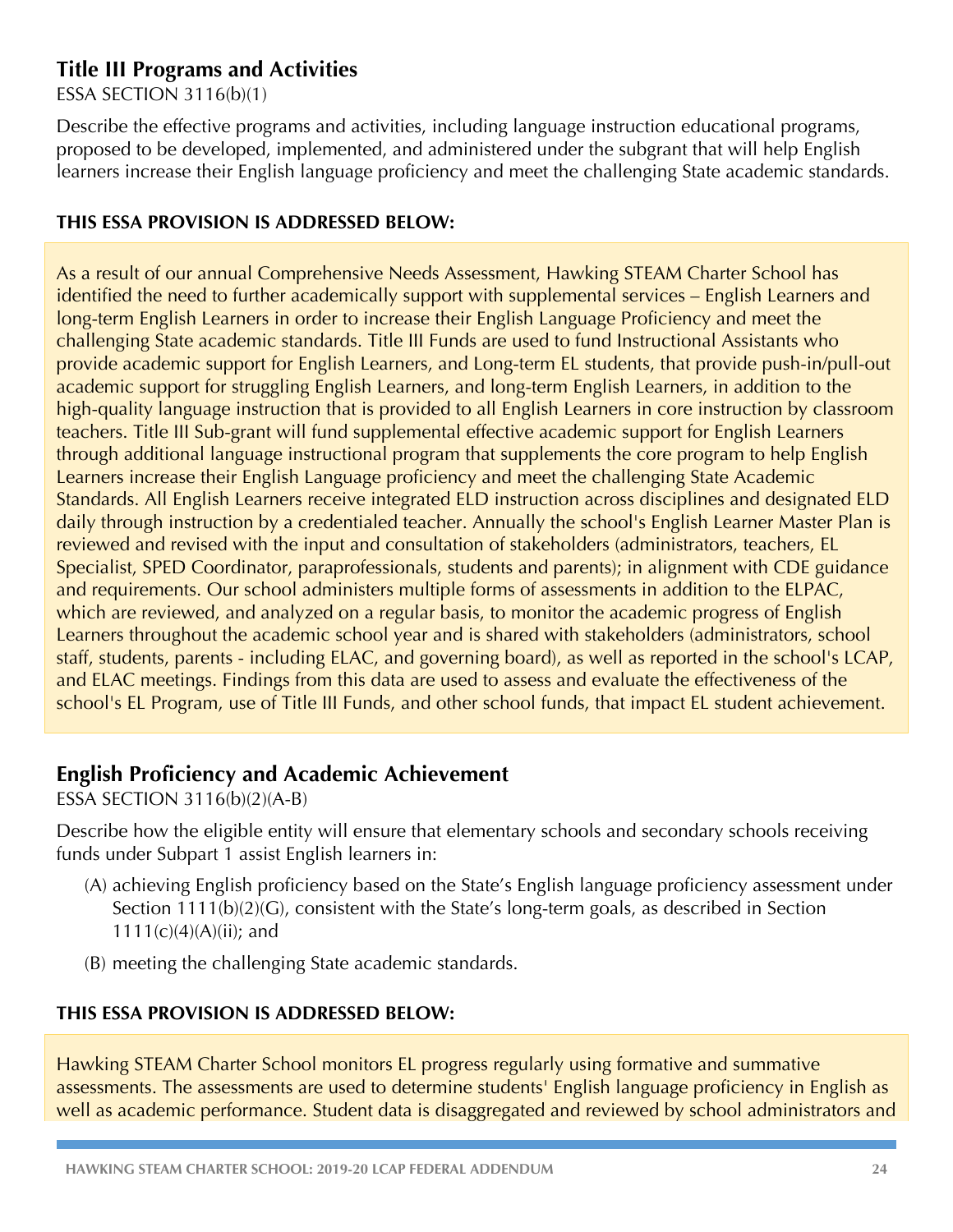teachers and shared with parents. ELs are expected to show one language proficiency level of growth annually as measured by the ELPAC until they reach English proficiency and then maintain level until reclassified. Data from the annual ELPAC administration is compiled to identify individual students who are not meeting this expectation, and appropriate interventions are planned and implemented. CAASPP ELA & Math results are disaggregated by student groups and grade level.

The school monitors EL students throughout the year to ensure they are progressing in English proficiency and understanding of the State academic standards. Teachers and the Leadership Team review, analyze and disaggregate student achievement data regularly. Teachers collaborate to identify students who require additional intervention/support; and those that are ready to progress to the next level and/or challenged further academically. The emphasis is on measuring growth for each student, student group and grade level and developing next steps.

Currently, Hawking STEAM Charter School has 34% English Learners, with 8% identified as Long-term English Learners (LtEL). In 2017-18, the reclassification rate was 26.3% (using CELDT); and in 2018-19 the Reclassification Rate was 10.5% (using ELPAC). Also, 37.4% of EL met English Proficiency as measured by ELPAC (Level 4 – well developed) as reported on the CA Schools Dashboard.

- For Spring 2018 ELA, CAASPP ELs scored: -17.4 points below Distance from Standard (Mean Scale Score)

- For Spring 2018, Math CAASPP Els scored: -29.4 points below Distance from Standard (Mean Scale Score)

Reclassification criteria are based on guidelines from the California Department of Education and approved by the State Board of Education.

Students who struggle academically will have access to additional extended learning support with support provided by our teachers during after-school tutoring in ELA and ELD (for ELs). They will also benefit from the increased knowledge and skills of the teachers who will be expanding their expertise through Professional Development and Coaching. The strategies they learn will improve outcomes for English Learners in English Proficiency and in mastering academic content standards.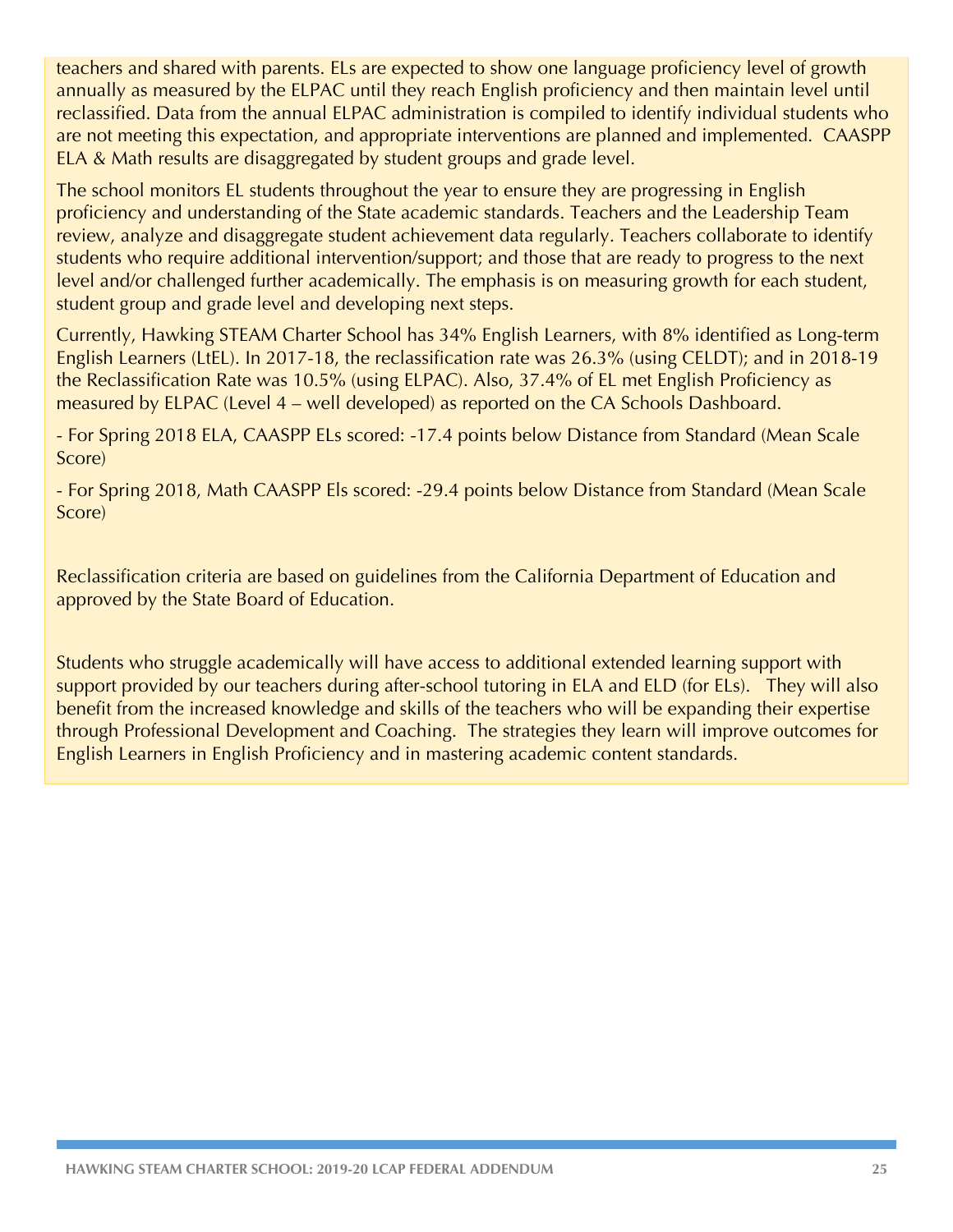# **TITLE IV, PART A**

## **Title IV, Part A Activities and Programs**

#### ESSA SECTION 4106(e)(1)

Describe the activities and programming that the LEA, or consortium of such agencies, will carry out under Subpart 1, including a description of:

- (A) any partnership with an institution of higher education, business, nonprofit organization, community-based organization, or other public or private entity with a demonstrated record of success in implementing activities under this subpart;
- (B) if applicable, how funds will be used for activities related to supporting well-rounded education under Section 4107;
- (C) if applicable, how funds will be used for activities related to supporting safe and healthy students under Section 4108;
- (D) if applicable, how funds will be used for activities related to supporting the effective use of technology in schools under Section 4109; and
- (E) the program objectives and intended outcomes for activities under Subpart 1, and how the LEA, or consortium of such agencies, will periodically evaluate the effectiveness of the activities carried out under this section based on such objectives and outcomes.

### **THIS ESSA PROVISION IS ADDRESSED BELOW:**

Hawking STEAM Charter School plans to transfer Title IV funds into Title I or II.

Hawking STEAM Charter School receives \$10,000 in Title IV Allocations. Therefore, per CDE guidance - regarding the requirement of Section 4106(d) for a needs assessment - LEAs receiving a Student Support and Academic Achievement (SSAE) program allocation of less than \$30,000 are exempt from this requirement.

Hawking STEAM Charter School is a charter school and is not subject to equitable services for private school requirements.

If for some reason those funds are not transferred the school will use the funds in alignment with the Title IV regulations and with input from all stakeholder groups as part of the LCAP process. Programs will be monitored and evaluated regularly, based on academic, climate and survey data during the annual update process.

Per AB 716 Hawking STEAM Charter School is utilizing the LCAP to serve as the SPSA, and the LCAP planning process to meet both the state and federal requirements. Our charter has consulted with parents, community members/partners, students, teachers, administrators, and other school personnel as part of our stakeholder engagement process. Special Education and English learner representatives were also included in the planning process.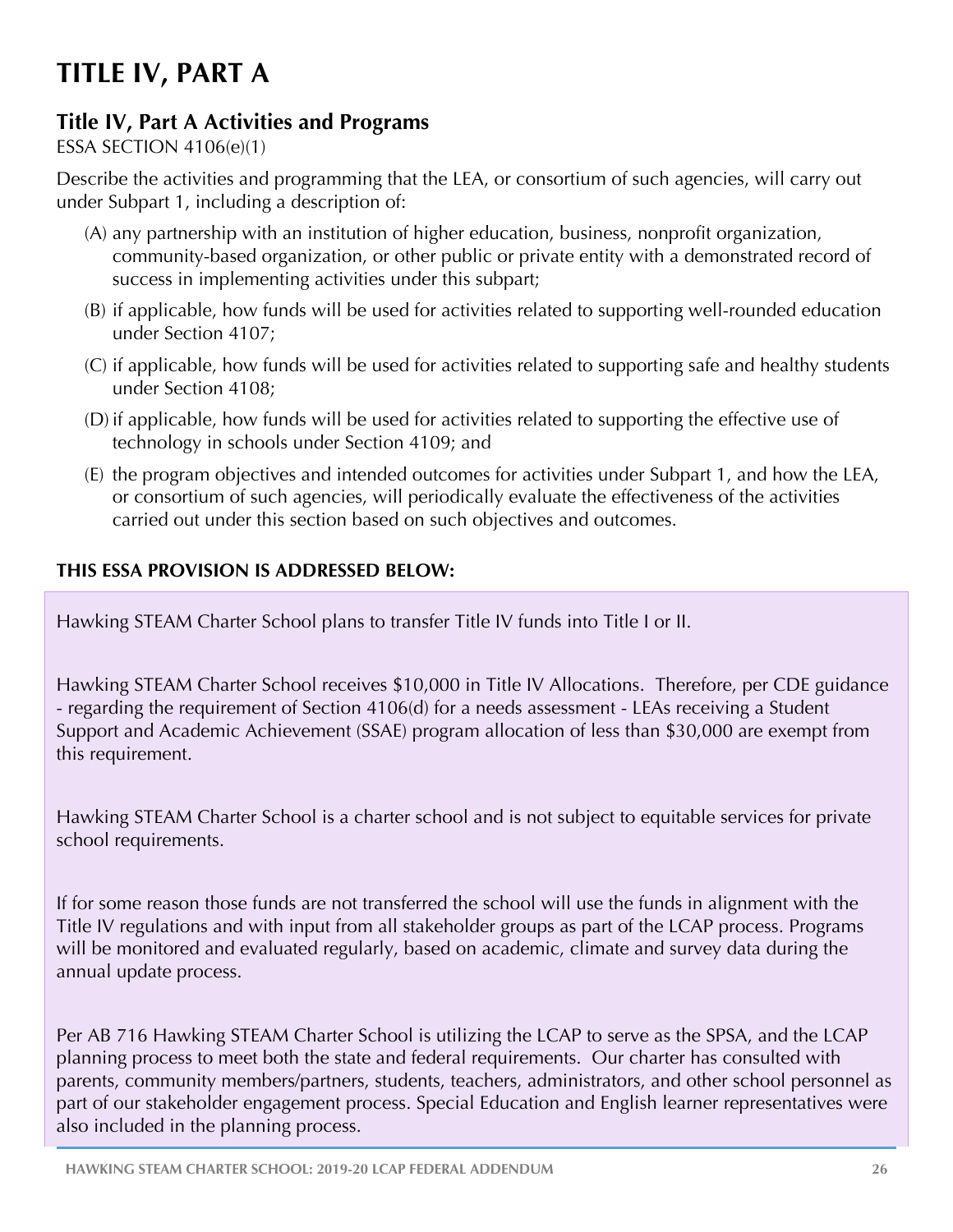In order to promote and elicit parent input in decision-making, Hawking held numerous SSC and ELAC meetings during the school year, along with other family meetings, and obtained input/feedback on the school's LCAP Goals, Actions/Services, and Annual Measurable Outcomes. All parents (including Low Income, EL and Students with Disabilities) had numerous opportunities to engage in these discussions, as partners in their child's education. The engagement of parents is critical to the development of the LCAP and LCAP Federal Addendum, to the identification and analysis of needs, developing annual growth targets, the allocation of public school funds (state and federal), and in the reflection process of what worked and where further support is needed. The outcomes for activities funded through Title IV are included in the LCAP Annual Outcomes. Translation is provided for parent/community meetings, and information is sent home to parents in their preferred language, to the extent possible.

The process of evaluating the impact of current programs through the Annual Update, which informs revisions to the Goals, Actions, and Services, is effective and transparent. Programs will be monitored and evaluated regularly, based on academic, climate and survey data during the annual update process. The California School Dashboard, other state data such as the Physical Fitness Test, school surveys and stakeholder input will inform the annual update regarding the success of the programs to meet the desired outcomes, which are included in the LCAP.

Hawking STEAM Charter School (aka Hawking) is a public charter school currently serving grades TK-8 across two school sites in Chula Vista and South San Diego. At Hawking, stakeholders are actively involved in the LCAP process (annual update, and development of 2019-20) process and the use of Federal Funds. Annually, Hawking revises its Comprehensive Needs Assessment based on multiple types of data including demographics, LCAP Metrics, state-mandated assessments, local/benchmark assessments, CA School Dashboard, stakeholder survey results, feedback from teachers, in alignment with LCAP goals, its charter petition, and the school's mission and vision. Our stakeholders include the Administrative Leadership Team (Executive Director, Principals from each site, SPED Coordinator, EL Coordinator), Teachers, Paraprofessionals, parents (including SSC, ELAC), students, and Board of Directors.

Information from our CA Schools Dashboard and other data demonstrate that our school earned a "Blue" Performance Category for the Suspension Rate Indicator. However, our school received a Yellow Performance Category for Chronic Absenteeism, ELA and Mathematics. Hawking was recently awarded the MTSS/SUMS Grant, and staff from both school sites participated in a year long MTSS Intensive Training (Planning Phase) at the San Diego County Office of Education. As such, Hawking's Administrative Leadership Team continuously engages in the cycle of ongoing schoolwide improvement, and our stakeholders are regularly provided with updates on schoolwide data, benchmark/interim assessments, the state indicators (CA Schools Dashboard), including state-mandated assessments (CAASPP, ELPAC, PFT, CAST) – which are disaggregated by student group, and grade level.

Hawking STEAM Charter School would prioritize the use of its Title IV funds to support the **area of Well-Rounded Education** through our course offering of AVID, Spanish, Music, Visual Arts, Media (Robotics/Engineering), CTE, and Physical Education. The implementation of AVID's professional learning and curriculum promote student-centric problem solving, rather than teachers delivering answers with lectures. This student-centered approach ensures that the people doing the most talking